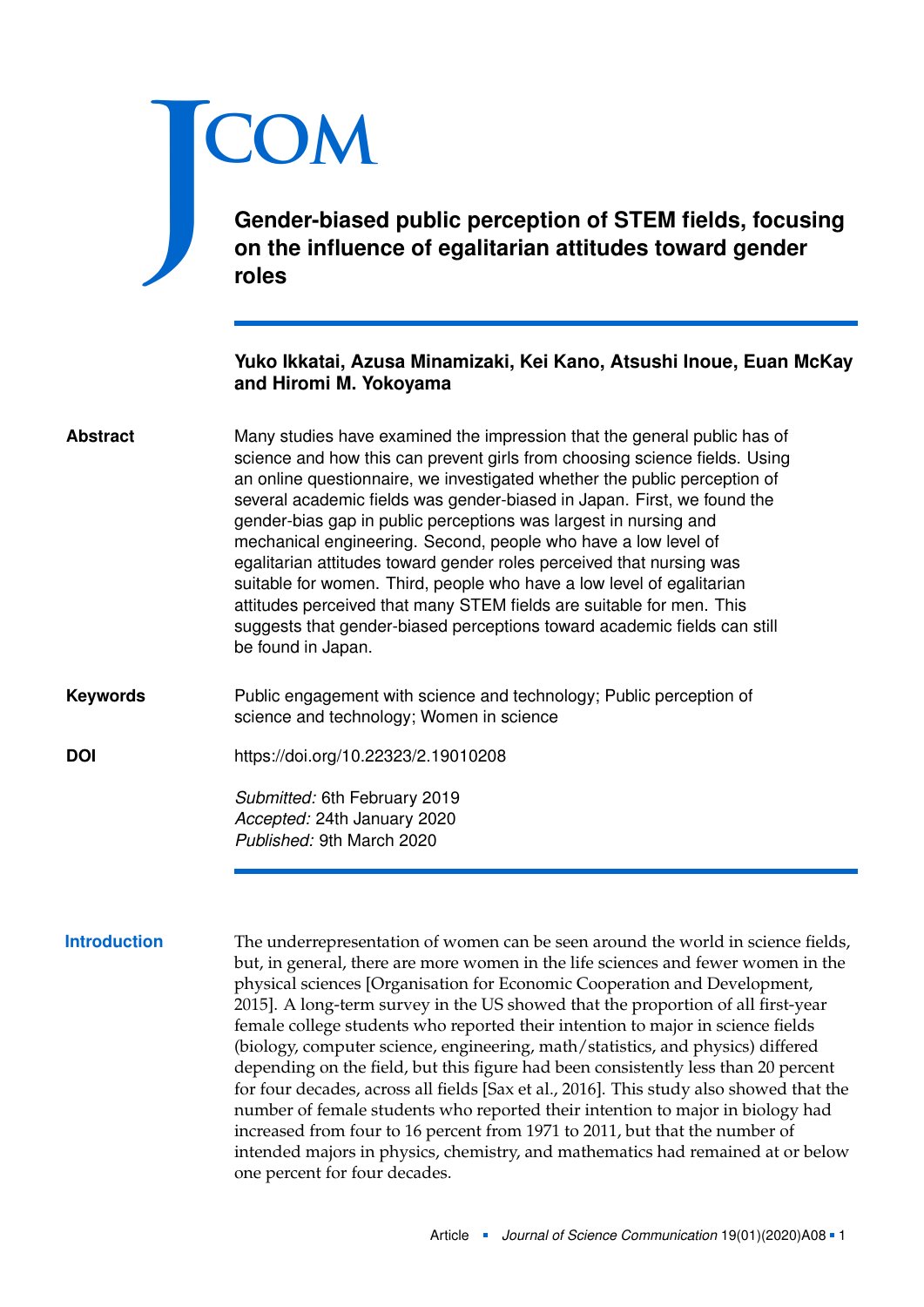Several possible factors have been proposed for what influences high school students when they choose their majors. External factors include the ways in which students are affected by their parents, teachers, and friends. Mothers play a particularly important role, especially for girls. Mothers' perceptions of their daughters' abilities in math were found to be significantly related to later career choices [Bleeker and Jacobs, [2004\]](#page-17-2). Regarding possible internal factors, it may be that girls are often affected by the *stereotype threat* phenomenon: some girls unconsciously perform less well in mathematics in order to conform to the stereotype that boys are better than girls at mathematics [Spencer, Steele and Quinn, [1999;](#page-18-0) Spencer, Logel and Davies, [2016\]](#page-18-1). However, a previous study suggest that the impact of stereotype threat can be reduced by some form of psychological intervention. For example, women performed as well as men at mathematics when they were instructed to read a sentence stating that there was no gender difference in mathematics [Spencer, Steele and Quinn, [1999\]](#page-18-0). However, especially for a girl aspiring to be a scientist, a masculine image of a science field, such as mathematics, physics, and engineering, could be discouraging. Cheryan et al. proposed a model that explains women's lower representation in computer science, engineering, and physics in the US using three factors: "masculine culture of the fields," "insufficient early experience," and "gender gaps in self-efficacy" [Cheryan et al., [2017\]](#page-17-3). This model suggests that the perceptions of science fields are gender-biased.

## *Women in STEM in Japan*

Women are in the minority in physical sciences also in Japan. In 2017, the percentage of female students were less than 20 percent in physics and mathematics, 10 percent in mechanical engineering (Figure [1a](#page-3-0)), while there were more female students in medical fields (especially nursing, Figure [1b](#page-3-0)) as well as the humanities and the social science fields (Figure [1c](#page-3-0)). In these situations, Japanese girls may have the stereotypical view that girls do not have an aptitude for hard science but boys do. A research has shown that the percentage of girls in Japan who thought that boys had an aptitude for mathematics was 20 percent in elementary school (boys, 36 percent), but it rose to 32 percent in high school (boys, 32 percent), $1$ suggesting that girls perceive mathematics as a boys' field.

In Japan, the subjects required for entrance examinations for universities vary depending on the major. In most of the high schools in Japan, students choose either science or humanities courses in their first or second year (when they are 15 or 16 years old). Science courses have four branches: physics, chemistry, biology, and earth science. In line with the national curriculum, students have to choose three basic courses that are compulsory from these four fields as well as advanced courses as electives [Ministry of Education, Culture, Sports, Science and Technology, [2016\]](#page-17-4). The percentage of girls who thought girls had an aptitude for science courses was 40 percent in elementary school (boys, 60 percent), but dropped to 28 percent in high school (boys, 47 percent). We estimated that only about four percent of female students took advanced physics classes in high school over the period from 2005 to 2011, even though most physics and engineering

<sup>1</sup>Official website of Benesse (in Japanese), [https://benesse.jp/kyouiku/201712/20171204-2.html,](https://benesse.jp/kyouiku/201712/20171204-2.html) accessed on 18 December 2019.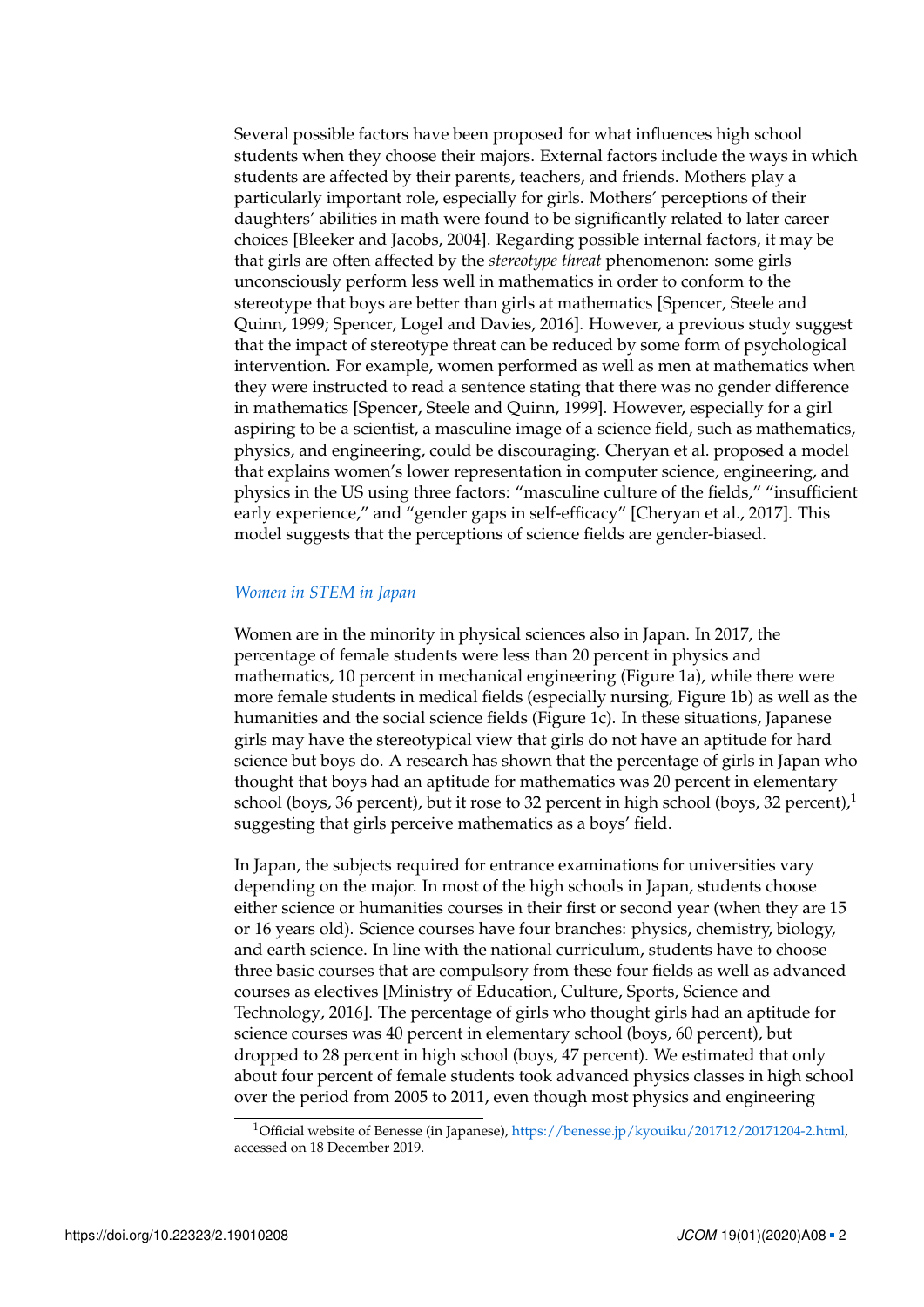departments require physics for their entrance examination.<sup>[2](#page-0-0)</sup> Therefore, high school students have to make decisions on their future major early on. As a result, the general perception that Japanese students have of academic fields could be more important than for students in other countries, where students can choose their majors after entering university.

#### *Image of science and egalitarian attitudes for gender roles in Japan*

Japan has produced more than 20 Nobel Prize laureates in physics, chemistry, physiology, and medicine, but they have all been men. Interestingly, the occupation *physicist* is recognized as being especially masculine in Japan [Adachi, [2014\]](#page-17-5). Masculine images associated with science and technology can also be found in Japanese television programs for children. One recent example is *Kamen Rider Build* (2017–2018) where the superhero was portrayed as a "genius" physicist who uses the law of physics as a weapon to defeat his enemies. $3$ 

On the other hand, the idea that science and higher education are not for girls is deeply rooted in Japanese society. Just as the American Barbie doll used to say "Math class is tough" [Schiebinger, [1999\]](#page-17-6), the popular Japanese Licca doll<sup>[4](#page-0-0)</sup> was originally characterized as being poor at mathematics [Ogawa, Frehill and Huyer, [2012\]](#page-17-7). These trends have improved in recent years; today, there are now many Barbies whose occupations are related to science, such as robotics engineer.<sup>[5](#page-0-0)</sup>

These stereotypical gender views could be closely related to the lifestyle during the period of rapid economic growth after the late 1950s in Japan. The view of families where husbands worked outside and wives did housework at home used to be common in Japan [Ministry of Health, Labor and Welfare, [2018\]](#page-17-8). However, single-income households started to be outnumbered by double-income households at least until the late 1990s [Gender Equality Bureau Cabinet Office, [2018\]](#page-17-9). Today, however, both men and women work outside the home. Dual-income families are becoming much more common. Nonetheless, the conservative Japanese approach is still strong, and gender roles have not markedly changed.

Additionally, Japan's gender gap is still among the widest in the world. The Gender Gap Index (GGI) is an index that measures gender inequality focusing on four dimensions: economic participation and opportunity, educational attainment, health and survival, and political empowerment [World Economic Forum, [2018\]](#page-18-2). In 2018, the ranking for Japan in the GGI was 110 out of 149, suggesting that there would be many people who have a strong attitude toward gender roles. People

<sup>&</sup>lt;sup>2</sup>From 2005 to 2011, when two science fields from among biology, physics, chemistry and earth science were needed for a required course at high school, students who chose physics II (advanced physics class) were only about 20 percent of the total [Science Council of Japan, [2016\]](#page-17-10). At the same time, boys dominated physics II class (80 percent boys and 20 percent girls) [Center for Promotion of Science Education, Japan Science and Technology Agency, [2010\]](#page-17-11). Based on these two documents, high school girls who chose physics II were presumed to account for only 4 percent of all girls in high school.

<sup>3</sup>Official website of *Kamen Rider Build*, [https://www.tv-asahi.co.jp/build/,](https://www.tv-asahi.co.jp/build/) accessed on 18 December 2019.

<sup>&</sup>lt;sup>4</sup>Official website of Licca dolls by Tomy Company, Ltd., [https://licca.takaratomy.co.jp/,](https://licca.takaratomy.co.jp/) accessed on 18 December 2019.

<sup>5</sup>"Barbie Adds New STEM Career To Her Resume,"

[https://news.mattel.com/news/barbie-174-adds-new-stem-career-to-her-resume,](https://news.mattel.com/news/barbie-174-adds-new-stem-career-to-her-resume) accessed on 18 December 2019.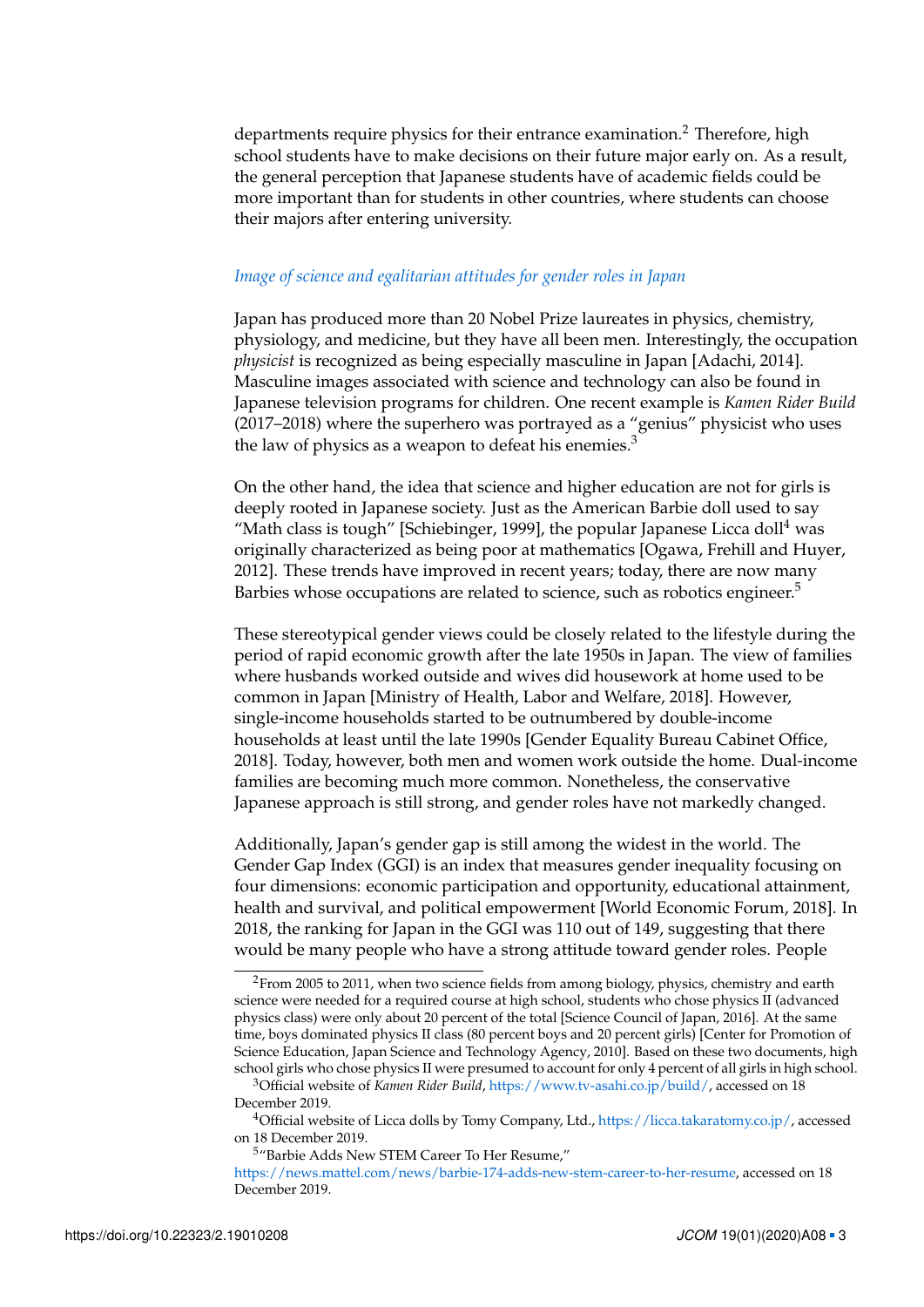

<span id="page-3-0"></span>**Figure 1**. Percentage of female university enrollments in Japan in (a) science fields (except for medical fields), (b) medical fields and (c) social science, humanities and other fields, based on a survey Gakkō kihon chōsa [Statistics of Japan, [2020a\]](#page-18-3).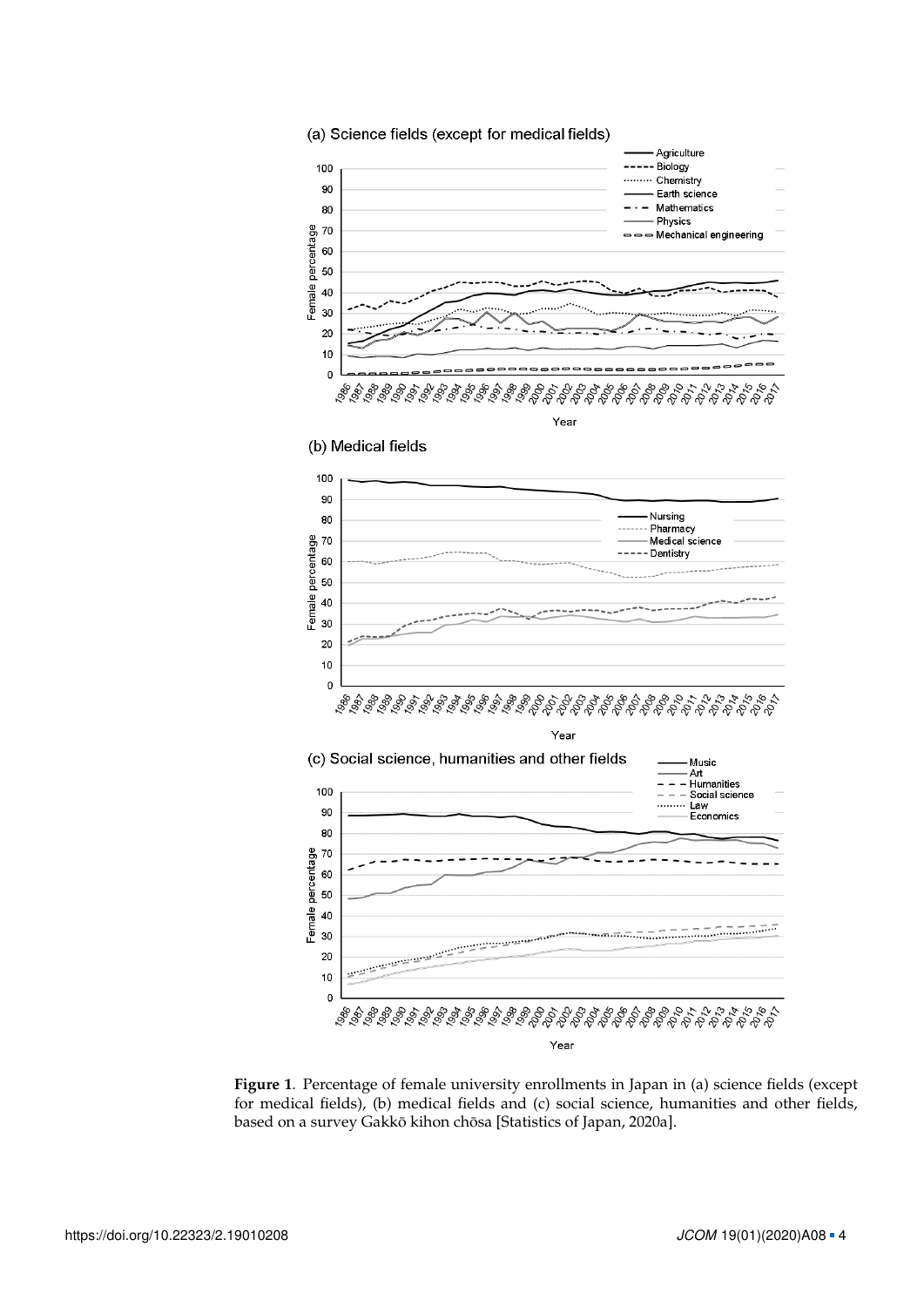who have a low level of egalitarian attitudes for gender roles may have the strong stereotypical view that science is suitable for men and not for women. However, the relationship between the level of egalitarian attitude and the gender perception of science fields has not been examined in Japan.

In this study, we subdivided the images of suitability into three in relation to the level of egalitarian attitudes for gender roles: *gender suitability*, *employment suitability*, and *marriage suitability*.

Gender suitability is the summative view that people consider that a certain field is suitable for women or men. Considering the situation that there are more men and fewer women in some of science fields in Japan, there would be some people who perceive that those fields are not suitable for women but are suitable for men.

Employment suitability is the view that people consider that a field is suitable for women or men from the viewpoint of their careers after graduation. For example, some majors, such as engineering, medicine, or nursing, lead students to particular jobs, so perceptions of careers after graduation could be associated with the impressions of majors. There was a belief in Japan that girls rarely chose engineering because people working in these fields needed to belong to organizations with a masculine culture. Mothers who know the difficulty for women to work as minorities in organizations with a masculine culture do not recommend to their daughters that they belong to male-dominated societies [Ueno, [2018\]](#page-18-4). Therefore, science fields, including engineering, could be perceived as "good" for men but "bad" for women based on the view of future job opportunities. However, as far as the authors of this study know, it has not been examined whether the perception of employment suitability differs between men and women.

Marriage suitability is the view that people consider that a field is suitable for women or men from the viewpoint of marriage opportunities. It may seem strange to focus on marriage in an age when diversity is being emphasized. However, until the 1990s when the Japanese economy was good, it had been common for women working as housewives. Some people believed that, for girls, science fields would be disadvantageous when they got married for becoming a good mother and wife. Today, two-income families are becoming common even after marriage; some people however may still perceive that science fields are not good for girls from the viewpoint of marriage, though this has not been examined before.

# **Research questions**

In this study, we investigated the gender perceptions of STEM fields using an online questionnaire focusing on the influence of egalitarian attitudes towards gender roles. Since the definition of STEM is still being debated [e.g Gonzalez and Kuenzi, [2012\]](#page-17-12), in this paper we defined STEM as science, technology, engineering, mathematics, and medical fields. We measured the level of individual egalitarian attitudes for gender roles using the Scale of Egalitarian Sex Role Attitudes (SESRA-S) developed in psychology. This scale included 15 questions with three categories: marriage, parenting and working [Suzuki, [1994;](#page-18-5) Ui, [2001;](#page-18-6) Uji et al., [2006\]](#page-18-7). The total scores of the 15 questions (from 15 to 75) show the level of individual egalitarian attitudes for gender roles. The coefficient reliability was reported as 0.91 [Suzuki, [1994\]](#page-18-5). The lower the total score is, the more the person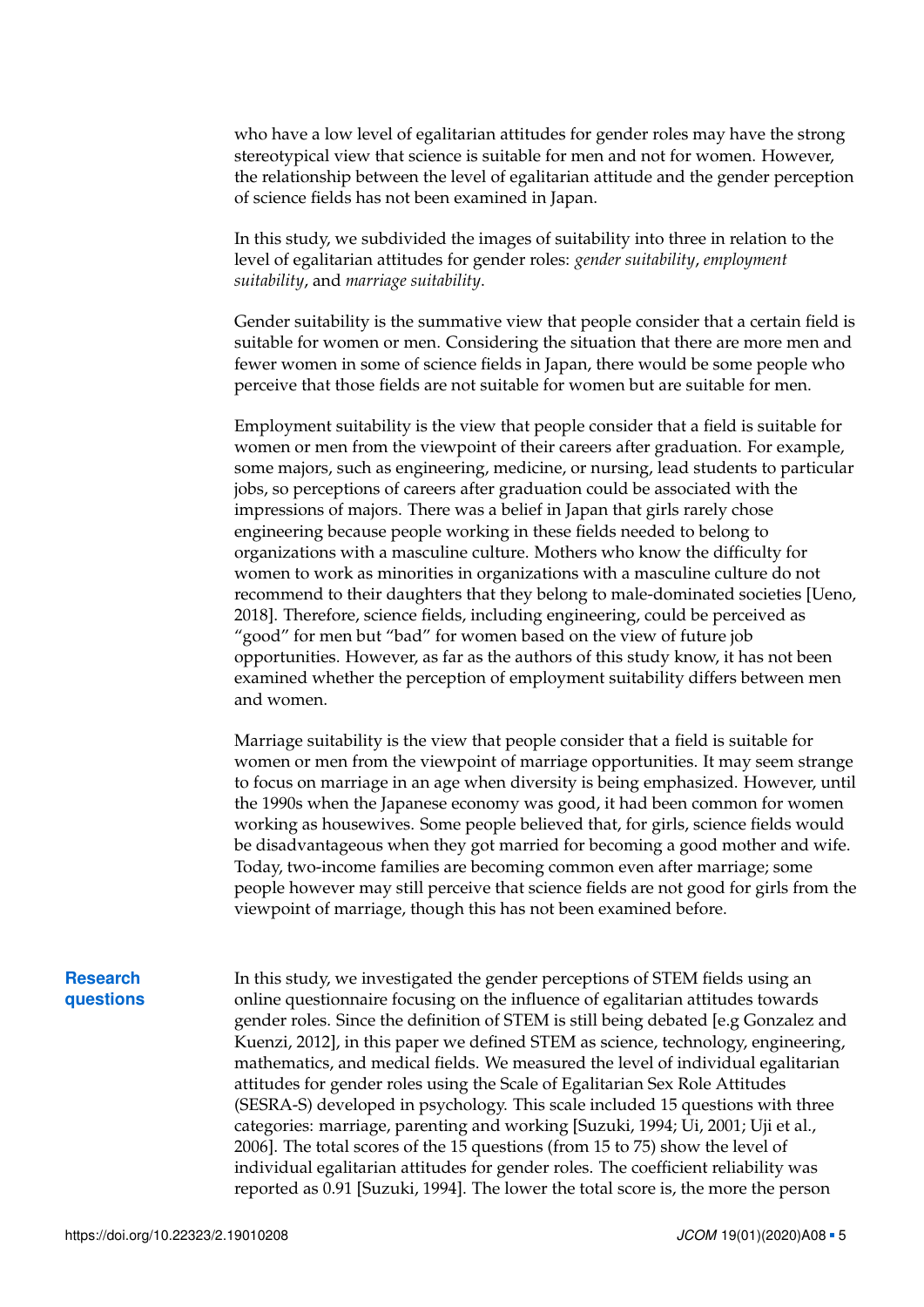had a lower egalitarian attitude. More specifically, the person with lower level attitude strongly agree to stereotypical gender role view such as "women at home and men at work (Table [2,](#page-7-0) No.4)", "women should not work even after having a child (Table [2,](#page-7-0) No. 13)" and "bringing up children is the most important job for women (Table [2,](#page-7-0) No. 8)". Among Japanese people who graduated from college or higher level, the score for women (n = 57, average  $\pm$  SD = 57.93  $\pm$  8.65) was higher than for men  $[n = 106, 46.77 \pm 10.13$ ; Suzuki, [1994\]](#page-18-5). However, the score for Japanese women was lower than that of American women [Suzuki, [1991\]](#page-18-8), demonstrating that the Japanese public would have a lower level of egalitarian attitudes for gender roles. We used 18 academic fields: 12 STEM fields (mathematics, chemistry, physics, mechanical engineering, information science, biology, agriculture, earth science, medical science, dentistry, pharmacy, and nursing) and other six fields (law, economics, social science, humanities, music, and art) to compare with STEM fields. The research questions were:

- RQ1: Is there a gender bias for academic fields in Japanese public perceptions regarding gender suitability, employment suitability, and marriage suitability?
- RQ2: Does the perception of women's suitability for STEM fields differ by the level of egalitarian attitude toward gender roles?
- RQ3: Does the perception of men's suitability for STEM fields differ by the level of egalitarian attitude toward gender roles?

## **Methods** *Participants*

We conducted an online survey to investigate whether the public perception of 18 academic fields was gender-biased in Japan. We collected responses from 1,086 members of the public (men  $= 541$ , women  $= 545$ ) aged from 20 to 69. These samples matched the current demographic profile of the Japanese population. The authors employed Macromill, Inc., a research company in Japan, to collect the data online using the company's data pool. Macromill sent an email to registrants who met our criteria requesting their participation. Data collection was stopped soon after the number of responses reached the pre-defined number of responses  $(n =$ 1,000). This survey was conducted on March 1 and 2, 2018. All responses were considered valid.

## *Questionnaire*

The questionnaire included personal information, a survey of egalitarian attitudes toward gender roles, and a survey of public gender-biased perceptions of the suitability of 18 academic fields. The details are shown below.

– Personal information included gender, age, and educational achievement (less than high school, associate's degree, bachelor's degree, postgraduate degree, and others; see Table [1\)](#page-6-0).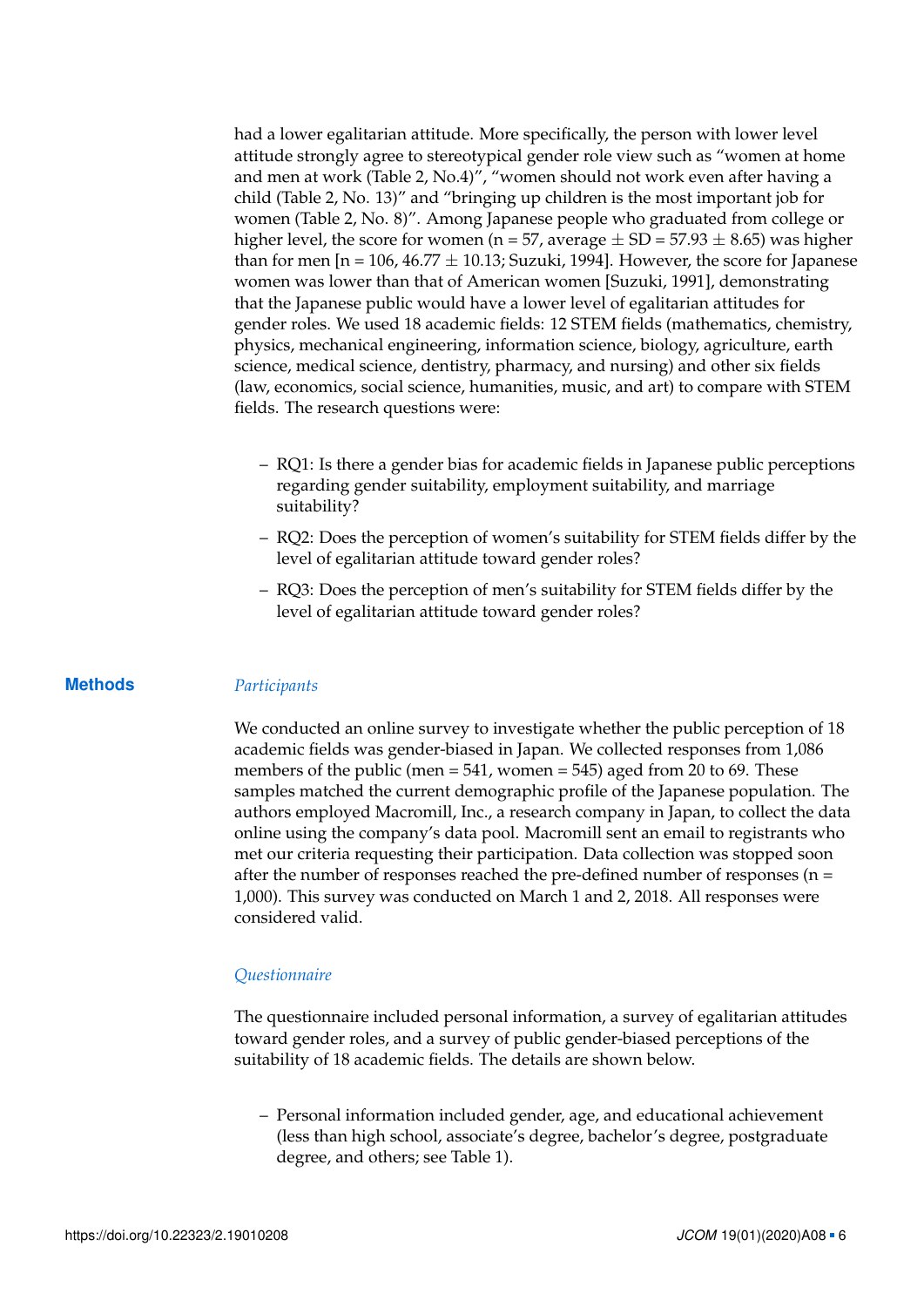- Egalitarian attitudes regarding gender roles were measured using the Japanese version of the short form of the Scale of Egalitarian Sex Role Attitudes (SESRA-S). SESRA-S consisting of 15 items about gender roles [Suzuki, [1994;](#page-18-5) Ui, [2001;](#page-18-6) Uji et al., [2006\]](#page-18-7). The participants were asked to rate each question on a five-point Likert scale (from strongly disagree = 1 to strongly agree = 5). The 15 questions consisted of four non-reversed items and 11 reversed items. The five-point scale was reversed in the reversed items when calculating the total score for SESRA-S. The total scores for the 15 questions were calculated as SESRA-S scores (ranging from 15 to 75). In this study, the mean  $\pm$  SD of the participants was 52.15  $\pm$  9.41 (n = 1,086, max = 75, min =15). The item that scored the highest was "domestic chores should be shared between spouses."  $(3.88 \pm 0.96, 7$ able [2\)](#page-7-0).
- Public gender-biased perceptions of suitability were examined by focusing on (a) gender suitability, (b) employment suitability, and (c) marriage suitability. The questions for investigating (a) gender suitability were (a1) Do you think women are suited to this field? and (a2) Do you think men are suited to this field? The questions for investigating (b) employment suitability were (b1) Do you think women can find employment in this field? and (2) Do you think men can find employment in this field? The questions for investigating (c) marriage suitability were (c1) Do you think women in this field have an advantage when seeking marriage? and (c2) Do you think men in this field have an advantage when seeking marriage? The participants rated how strongly they agreed or disagreed using a five-point Likert scale (from strongly disagree  $= 1$  to strongly agree  $= 5$ ).

We listed 18 academic fields: 12 STEM fields (mathematics, chemistry, physics, mechanical engineering, information science, biology, agriculture, earth science, medical science, dentistry, pharmacy, and nursing) and other fields (law, economics, social science, humanities, music, and art).

|                           |                             | n    | Mean  | <b>SD</b> | Min. | Max. |
|---------------------------|-----------------------------|------|-------|-----------|------|------|
| Gender                    | Men                         | 541  |       |           |      |      |
|                           | Women                       | 545  |       |           |      |      |
| Age                       |                             | 1086 | 45.76 | 13.71     | 20   | 69   |
| Educational<br>attainment | Less than high school/other | 351  |       |           |      |      |
|                           | Associate's degree          | 265  |       |           |      |      |
|                           | Bachelor's degree           | 405  |       |           |      |      |
|                           | Postgraduate degree         | 65   |       |           |      |      |

<span id="page-6-0"></span>**Table 1**. Demographic information of the participants.

# *Analysis*

To investigate the gender bias between the perception for women and men, we calculated a "gender-gap score" of suitability. This score was calculated by comparing the five-point scale answers about women with those of men, as follows: (a) gender suitability (a1 minus a2), (b) employment suitability (b1 minus b2) and (c) marriage suitability (c1 minus c2). A large positive value for the resultant gender-gap score meant that the participant perceived that (a) women are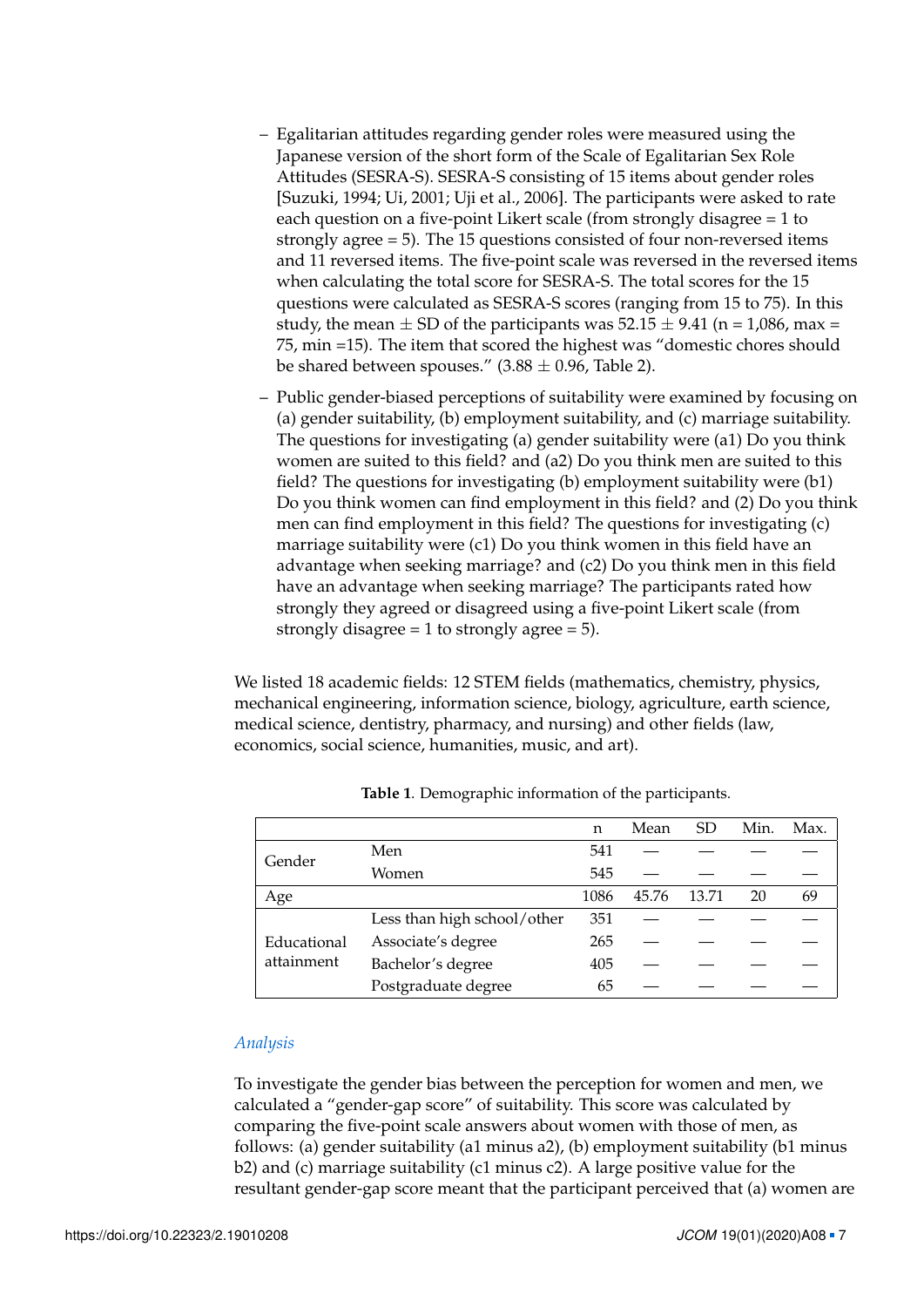| Category                                 | No | Item                                                                       | Mean | <b>SD</b> |  |  |
|------------------------------------------|----|----------------------------------------------------------------------------|------|-----------|--|--|
| 1: strongly disagree - 5: strongly agree |    |                                                                            |      |           |  |  |
| Marriage                                 | 7  | Domestic chores should be shared between spouses.                          | 3.88 | 0.96      |  |  |
| Marriage                                 | 2  | Important issues should be decided by husbands.*                           | 3.86 | 0.99      |  |  |
| Parenting                                | 10 | Daughters should be raised to become housewives and sons to have jobs*     | 3.84 | 1.02      |  |  |
| Marriage                                 | 4  | Women at home and men at work.*                                            | 3.84 | 1.06      |  |  |
| Marriage                                 | 1  | Women in high social positions have difficulty getting married.*           | 3.77 | 0.99      |  |  |
| Marriage                                 | 5  | Working women put a strain on the family.*                                 | 3.58 | 1.02      |  |  |
| Marriage                                 | 3  | Working wives cause marital disharmony.*                                   | 3.58 | 1.03      |  |  |
| Working                                  | 12 | Working outside is equally important for women                             | 3.52 | 0.94      |  |  |
| Working                                  | 11 | Women should work part-time because they have to raise children.*          | 3.42 | 1.06      |  |  |
| Working                                  | 13 | Women should work even after having a child                                | 3.35 | 0.88      |  |  |
| Marriage                                 | 6  | No necessity to change surname after marriage                              | 3.33 | 1.10      |  |  |
| Working                                  | 15 | Women should not get a job with responsibility and competition.*           | 3.26 | 1.01      |  |  |
| Parenting                                | 9  | It is important to raise a boy to be masculine and a girl to be feminine.* | 3.03 | 1.10      |  |  |
| Working                                  | 14 | Women do not have to work if there is no economic need.*                   | 2.98 | 1.02      |  |  |
| Parenting                                | 8  | Bringing up children is the most important job for women.*                 | 2.91 | 1.04      |  |  |

<span id="page-7-0"></span>**Table 2**. Items and SESRA-S scores.

Note. \*reversed items. The mean scores shown have been reversed. Higher scores show a more gender equal attitude.

more suited to the field than men, (b) women in the field could find employment more easily than men and (c) the field was more advantageous for women when seeking marriage than for men.

We investigated the relationship between the level of egalitarian attitudes for gender roles and the perception of gender suitability. Looking at the level of the attitudes, we classified the participants into three groups based on the SESRA-S score: low (scoring from 15 to 34), moderate (scoring from 35 to 54) and high (scoring from 55 to 75). The low group was considered to have biased attitudes toward gender roles, while the high group was supportive of gender equality. The responses for perception of suitability were also classified into three: suitable (strongly agree, agree), neutral (neither) and unsuitable (disagree, strongly disagree). The relationships among the groups (low, moderate, and high) and the perceptions of gender suitability (suitable, neutral, and unsuitable) were analyzed using Fisher's exact test. A statistically significant level was *p*<0.05. All the analysis was conducted using R version 3.4.3.

## **Results** *Public perception of 18 academic fields*

There was a gender-biased perception regarding gender suitability for various fields. Women were perceived to be best-suited to nursing and least-suited to mechanical engineering. Music, art, humanities and economics, which were not STEM fields, ranked among the top nine fields for women (Figure [2a](#page-8-0)). Conversely, for men, eight out of top nine fields were STEM (Figure [2b](#page-8-0)). Mechanical engineering was perceived to be the best and biology was perceived to be the worst.

Looking at perceptions of employment suitability, nursing ranked the highest and earth science was perceived to be the worst for women (Figure [3a](#page-9-0)). For men,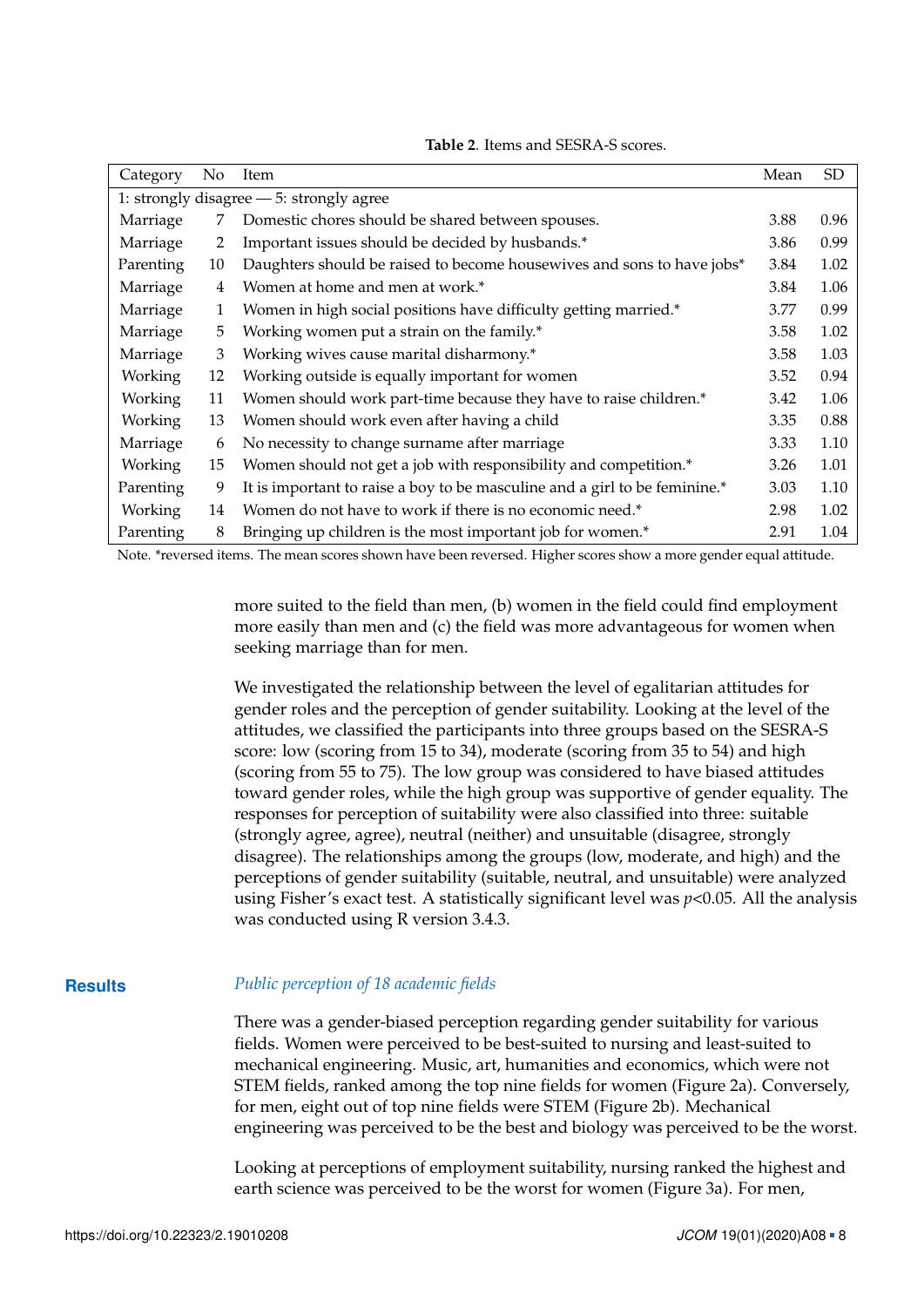medical science was ranked the highest and music ranked the worst. Overall, nursing ranked third, a good score among the various fields (Figure [3b](#page-9-0)). The top four fields for both men and women were all medical fields: nursing, medical science, pharmacy, and dentistry.

For the perceptions of marriage suitability, music was perceived to be the best for women, while medical science was perceived to be the best for men. Music ranked lower for men, while pharmacy and dentistry ranked in the top three fields for both women and men (Figure [4a](#page-10-0), Figure [4b](#page-10-0)). More than 50 percent of the participants "strongly agreed" or "agreed" that both women and men in these fields have an advantage in relation to marriage. Physics ranked seventh from the bottom for both women and men. This suggests that the perception gap for marriage among the various fields is smaller than the perception gap for suitability and employment.

#### (a) Do you think women are suited to this field?



(b) Do you think men are suited to this field?



<span id="page-8-0"></span>**Figure 2**. Gender-related public perception of 18 academic fields, expressed in terms of gender suitability for women (a) and men (b). The fields are arranged in order with the highest percentage agreement at the top,  $n = 1,086$ . †signifies STEM fields.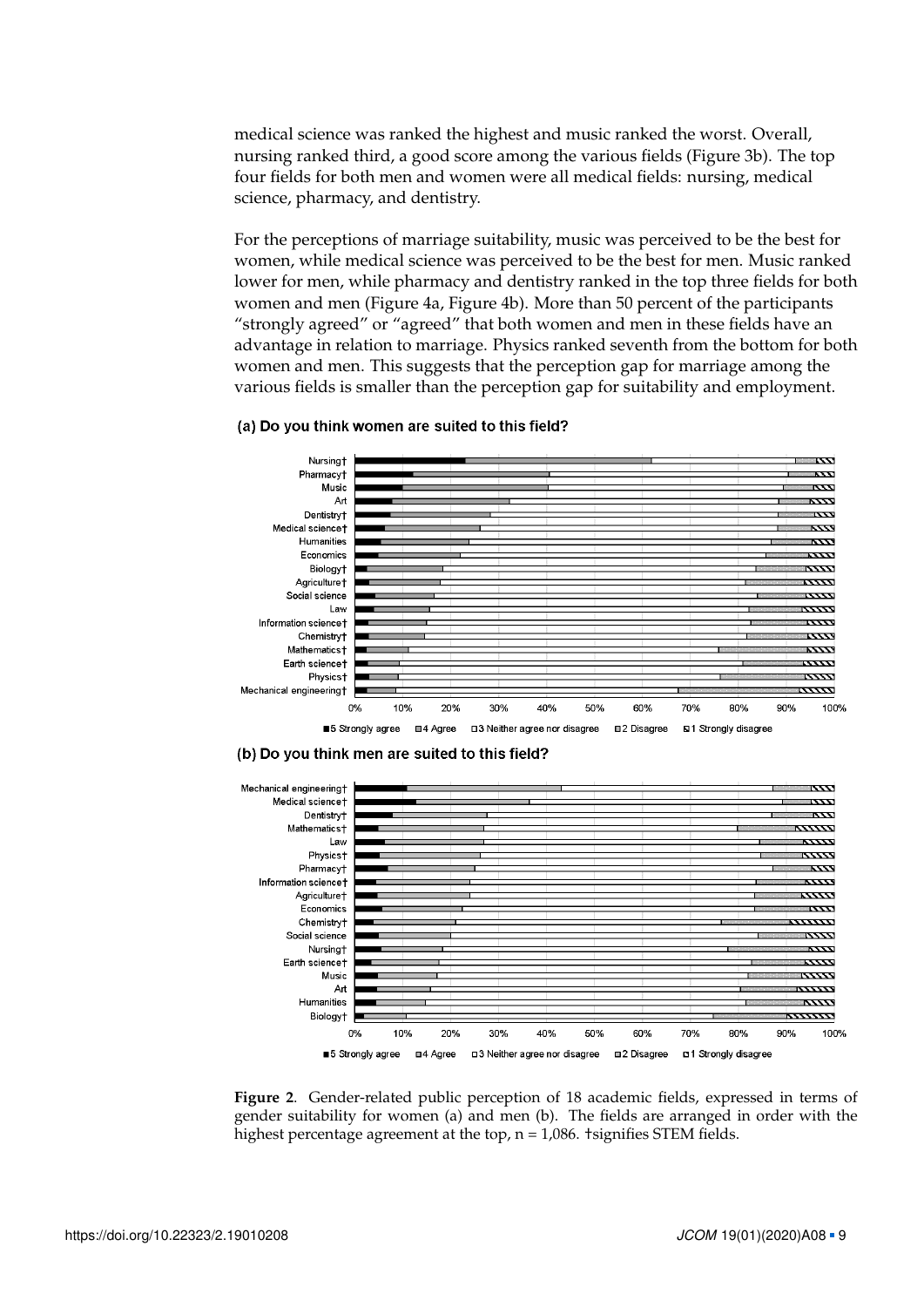

#### (a) Do you think women can find employment in this field?





<span id="page-9-0"></span>

## *Gender-gap scores*

The range of mean gender-gap scores was higher for gender suitability (from -0.65 to 0.77, Table [3\)](#page-11-0) than employment suitability and marriage suitability.

The highest gender-gap score for gender suitability was found in nursing (mean  $\pm$ SD =  $0.77 \pm 1.11$ ) and the lowest in mechanical engineering (- $0.65 \pm 1.19$ ). The gender-gap score for employment suitability was also highest for nursing  $(0.46 \pm 1)$ 0.92), but the range was smaller than gender suitability (from -0.30 to 0.46, Table [3\)](#page-11-0). The lowest was found in mechanical engineering  $(-0.30 \pm 0.89)$ . The gender-gap score for marriage suitability was highest in music ( $0.15 \pm 0.84$ ) and lowest in medical science  $(-0.29 \pm 0.97)$ .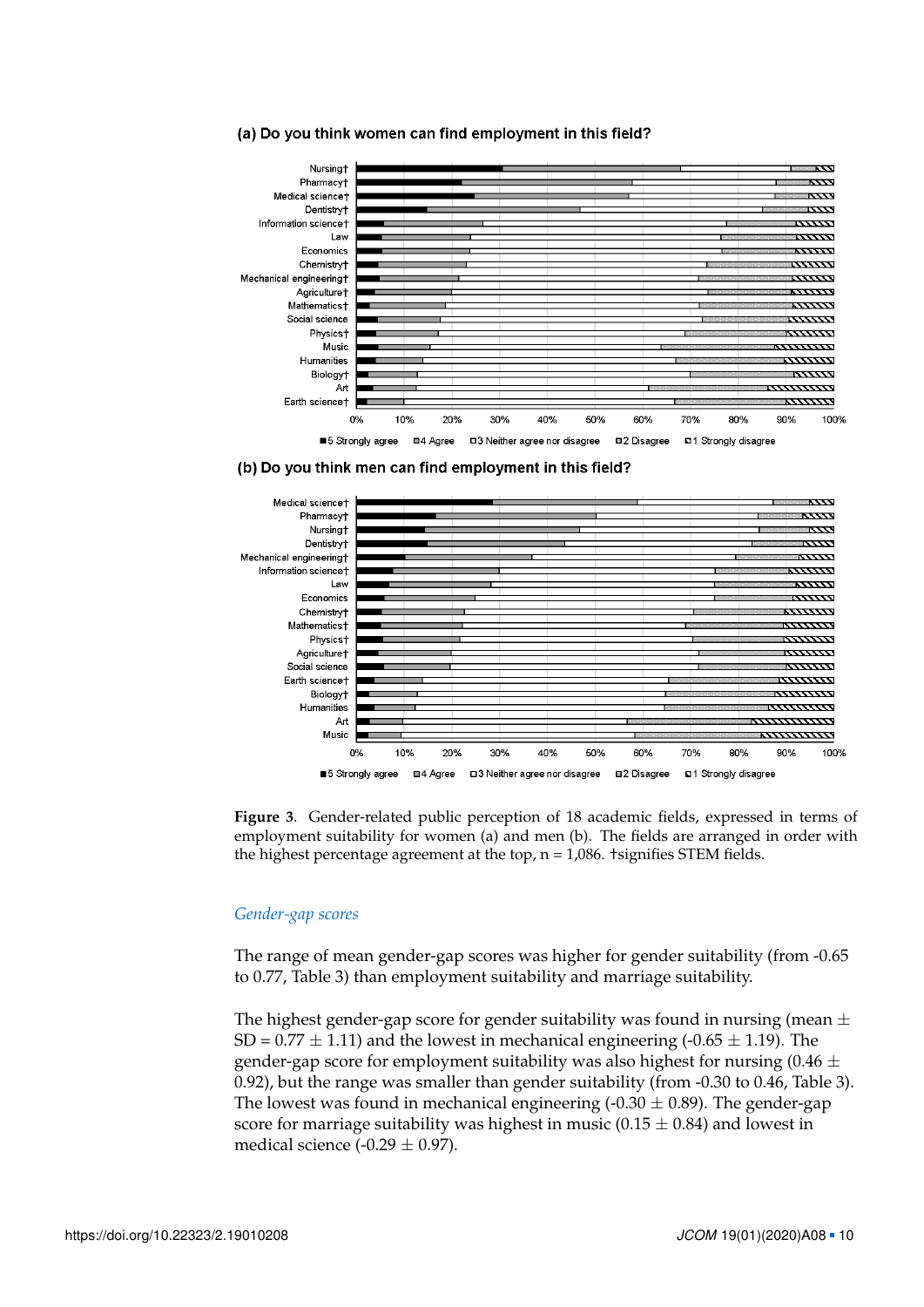

#### (a) Do you think women in this field have an advantage when seeking marriage?

(b) Do you think men in this field have an advantage when seeking marriage?



<span id="page-10-0"></span>

These results suggest that there was a large gender gap between women and men in the perception of gender suitability. Based on these results, we investigated gender suitability, among the three kinds of suitability, for further analysis.

# *Egalitarian attitudes for gender roles*

The percentage of the low group with egalitarian attitudes for gender roles was small (low, n = 29, mean  $\pm$  SD = 29.69  $\pm$  4.71; moderate, n = 635, 46.93  $\pm$  4.85; high  $n = 422, 61.53 \pm 5.21$ . The percentage of men was larger than women in the low and moderate group, but not in high group (Table [4\)](#page-11-1).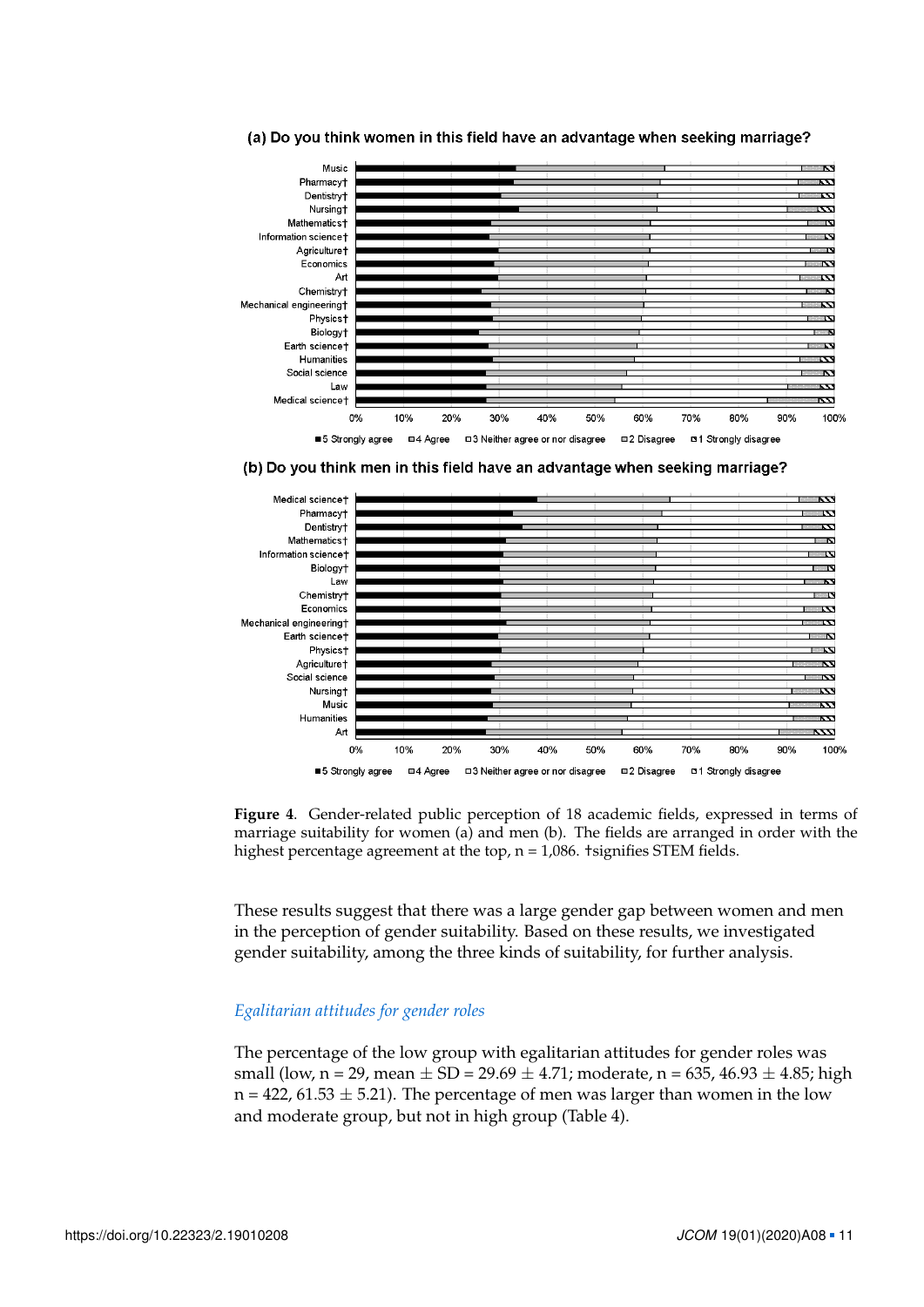<span id="page-11-0"></span>**Table 3**. Gender-gap scores regarding (a) gender suitability, (b) employment suitability and (c) marriage suitability. This score was calculated by comparing the five-point scale answers about women with those of men. A large positive value for the resultant gender-gap score meant that the participant perceived that (a) women are more suited to the field than men, (b) women in the field could find employment more easily than men and (c) the field was more advantageous for women when seeking marriage than for men. The fields are arranged in order with high scores at the top. †signifies STEM fields.

| Gender suitability           |         | Employment suitability |                                |         | Marriage suitability |                              |         |           |
|------------------------------|---------|------------------------|--------------------------------|---------|----------------------|------------------------------|---------|-----------|
| Fields                       | Mean    | <b>SD</b>              | Fields                         | Mean    | <b>SD</b>            | Fields                       | Mean    | <b>SD</b> |
| Nursingt                     | 0.77    | 1.11                   | Nursingt                       | 0.46    | 0.92                 | Music                        | 0.15    | 0.84      |
| Music                        | 0.38    | 0.91                   | Pharmacyt                      | 0.18    | 0.87                 | Art                          | 0.14    | 0.84      |
| Art                          | 0.30    | 0.92                   | Music                          | 0.17    | 0.76                 | Nursing <sup>+</sup>         | 0.10    | 0.89      |
| Pharmacyt                    | 0.25    | 0.92                   | Art                            | 0.12    | 0.78                 | Agriculture <sup>+</sup>     | 0.08    | 0.78      |
| Biology <sup>+</sup>         | 0.21    | 0.91                   | Biology <sup>+</sup>           | 0.09    | 0.73                 | Humanities                   | 0.04    | 0.80      |
| Humanities                   | 0.17    | 0.90                   | Humanities                     | 0.08    | 0.79                 | Economics                    | $-0.02$ | 0.73      |
| Dentistry <sup>+</sup>       | 0.02    | 0.83                   | Dentistry <sup>+</sup>         | 0.06    | 0.79                 | Pharmacy <sup>+</sup>        | $-0.02$ | 0.76      |
| Chemistryt                   | 0.02    | 1.05                   | Chemistry <sup>+</sup>         | 0.04    | 0.84                 | Physicst                     | $-0.03$ | 0.75      |
| Economics                    | 0.01    | 0.81                   | <b>Agriculturet</b>            | 0.03    | 0.77                 | Social science               | $-0.04$ | 0.78      |
| Social science               | $-0.04$ | 0.80                   | Economics                      | 0.01    | 0.81                 | Mechanical<br>engineeringt   | $-0.05$ | 0.83      |
| Agriculture <sup>+</sup>     | $-0.09$ | 0.89                   | <b>Mathematics<sup>+</sup></b> | $-0.01$ | 0.84                 | Information<br>sciencet      | $-0.05$ | 0.69      |
| Earth science <sup>+</sup>   | $-0.11$ | 0.87                   | Information<br>sciencet        | $-0.01$ | 0.80                 | Dentistry <sup>+</sup>       | $-0.05$ | 0.83      |
| Information                  | $-0.12$ | 0.87                   | Social science                 | $-0.02$ | 0.85                 | Earth science <sup>+</sup>   | $-0.05$ | 0.71      |
| sciencet                     |         |                        |                                |         |                      |                              |         |           |
| Law                          | $-0.16$ | 0.95                   | Earth sciencet                 | $-0.03$ | 0.71                 | Mathematics <sup>+</sup>     | $-0.06$ | 0.75      |
| Medical science <sup>+</sup> | $-0.17$ | 0.90                   | Law                            | $-0.04$ | 0.79                 | Biology <sup>+</sup>         | $-0.07$ | 0.71      |
| Mathematics <sup>+</sup>     | $-0.20$ | 1.14                   | Medical science <sup>+</sup>   | $-0.05$ | 0.77                 | Chemistryt                   | $-0.08$ | 0.73      |
| Physicst                     | $-0.27$ | 0.98                   | Physicst                       | $-0.07$ | 0.78                 | Law                          | $-0.15$ | 0.81      |
| Mechanical<br>engineeringt   | $-0.65$ | 1.19                   | Mechanical<br>engineeringt     | $-0.30$ | 0.89                 | Medical science <sup>+</sup> | $-0.29$ | 0.97      |

<span id="page-11-1"></span>**Table 4**. Profiles of the three groups based on SESRA-S scores.

|                           |                                 | Low group |               | Moderate<br>group |       | High group |               | Total |      |
|---------------------------|---------------------------------|-----------|---------------|-------------------|-------|------------|---------------|-------|------|
|                           |                                 | n         | $\frac{0}{0}$ | n                 | $\%$  | n          | $\frac{0}{0}$ | n     | $\%$ |
| Gender                    | Men                             | 16        | 2.96          | 349               | 64.51 | 176        | 32.53         | 541   | 100  |
|                           | Women                           | 13        | 2.39          | 286               | 52.48 | 246        | 45.14         | 545   | 100  |
| Educational<br>attainment | Less than high<br>school/others | 11        | 3.13          | 224               | 63.82 | 116        | 33.05         | 351   | 100  |
|                           | Associate's degree              | 11        | 4.15          | 153               | 57.74 | 101        | 38.11         | 265   | 100  |
|                           | Bachelor's degree               | 7         | 1.73          | 219               | 54.07 | 179        | 44.20         | 405   | 100  |
|                           | Postgraduate degree             | $\theta$  | 0.00          | 39                | 60.00 | 26         | 40.00         | 65    | 100  |

*Egalitarian attitudes for gender roles and the perception of women's gender suitability*

We investigated the relationship between the level of egalitarian attitudes and the perception of women's gender suitability. Significant differences were found only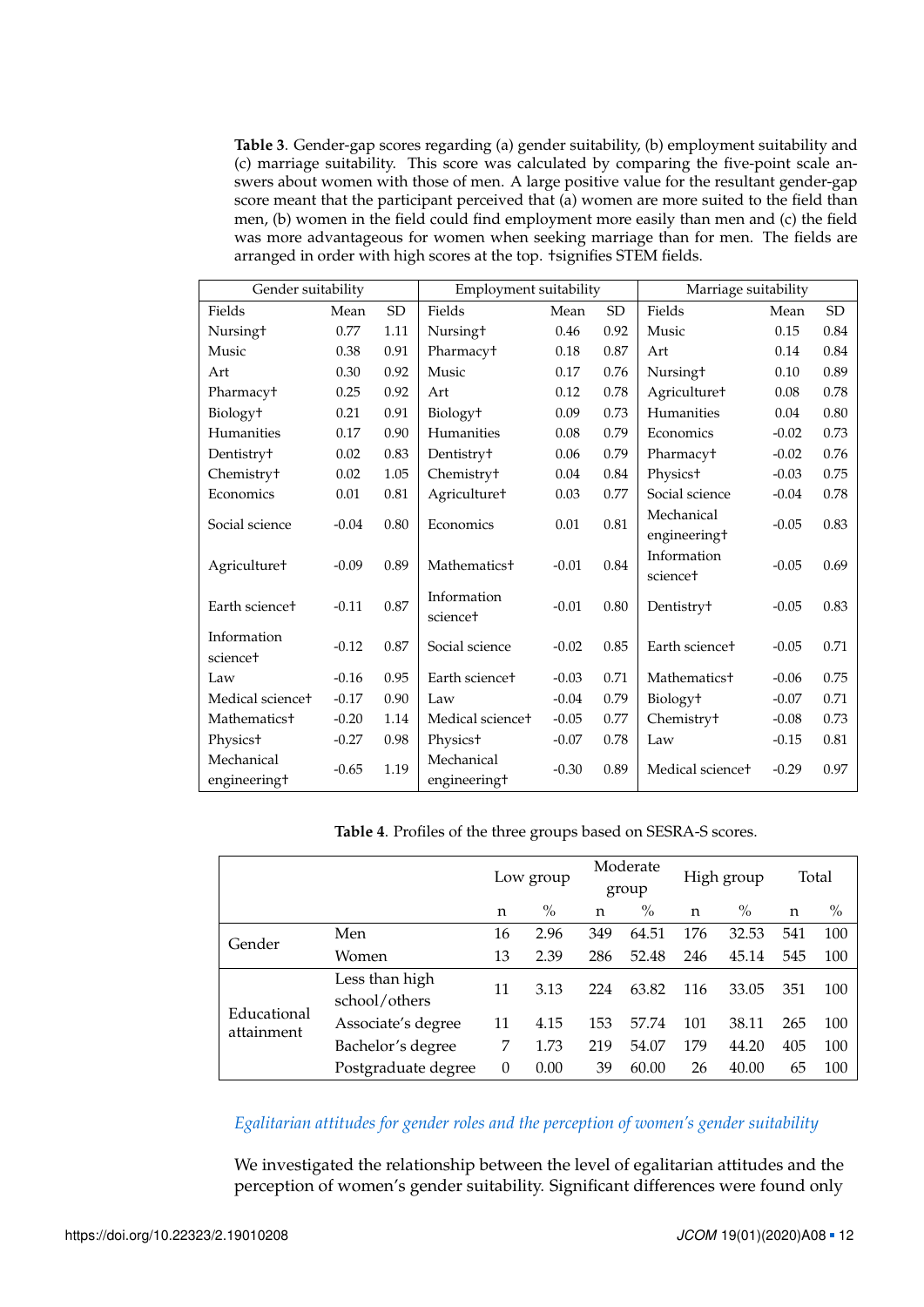in four fields (Fisher's test, nursing, *p* < 0.001; pharmacy, *p* = 0.037; music, *p* < 0.001; law,  $p = 0.012$ ). It suggests that, for example, people in the low group perceived that nursing are suitable for women, but people in the high group did not have that perception (Figure [5a](#page-13-0)). Significant differences between the two factors were not found in the other 14 fields: Fisher's test, biology,  $p = 0.238$ ; agriculture,  $p = 0.231$ ; social science,  $p = 0.889$ ; information science,  $p = 0.569$ ; chemistry,  $p = 0.643$ ; mathematics,  $p = 0.824$ ; earth science,  $p = 0.995$ ; physics,  $p = 0.595$ ; mechanical engineering,  $p = 0.347$ , Figure [6a](#page-14-0); art,  $p = 0.180$ ; density,  $p = 0.417$ ; medical science, *p*  $= 0.265$ ; and humanities,  $p = 0.962$ ; economics,  $p = 0.391$ .

## *Egalitarian attitudes for gender roles and the perception of men's gender suitability*

A significant difference was found among the three levels of egalitarian attitudes and the perception of men's gender suitability in 15 fields (Fisher's test, physics, *p* < 0.001; chemistry, *p* < 0.001; biology, *p* < 0.001; mathematics, *p* < 0.001; earth science,  $p < 0.001$ ; agriculture,  $p = 0.006$ , mechanical engineering,  $p < 0.001$ ; law,  $p <$ 0.001; social science, *p* < 0.001; information science, *p* < 0.001; economics, *p* < 0.001; dentistry,  $p = 0.003$ ; medical science,  $p < 0.001$ , nursing,  $p = 0.009$ ), which included all the STEM fields. This suggests, for example, that the low group perceived mechanical engineering as suitable for men, but the high group did not have that perception (Figure [6b](#page-14-0)). However, the low group perceived that nursing was unsuitable for men, but the high group did not have that perception (Figure [5b](#page-13-0)). Significant differences were not found in the other four fields using Fisher's test (humanities,  $p = 0.167$ ; art,  $p = 0.136$ ; music,  $p = 0.738$ ; and pharmacy,  $p = 0.481$ ). These results suggest that people who have lower level egalitarian attitudes for gender roles tend to have the strong stereotypical view that men are suited for STEM fields except nursing.

# *Findings*

RQ1 was "Is there a gender bias for academic fields in Japanese public perceptions regarding suitability, employment suitability and marriage suitability?" We found that the difference in gender-gap perception of gender suitability was largest in nursing and mechanical engineering. Nursing was perceived to be the best occupation for women and mechanical engineering was perceived to be the worst. The gender-gap perception regarding marriage suitability was smaller than that for gender suitability and employment suitability.

RQ2 was "Does the perception of women's gender suitability of STEM fields differ by the level of egalitarian attitude for gender roles?" We found that the perception of women's gender suitability differed among the three groups of SESRA-S scores only for nursing, pharmacy, music, and law, which only include two STEM fields. Japanese people who scored low for their egalitarian attitude toward gender roles strongly perceived women to be better suited to these fields.

RQ3 was "Does the perception of men's suitability for STEM fields differ by the level of egalitarian attitude toward gender roles?" Significant differences were found in the 14 fields, which included all STEM fields. Japanese people who have low level of egalitarian attitude strongly perceived that STEM fields except nursing are suitable for men.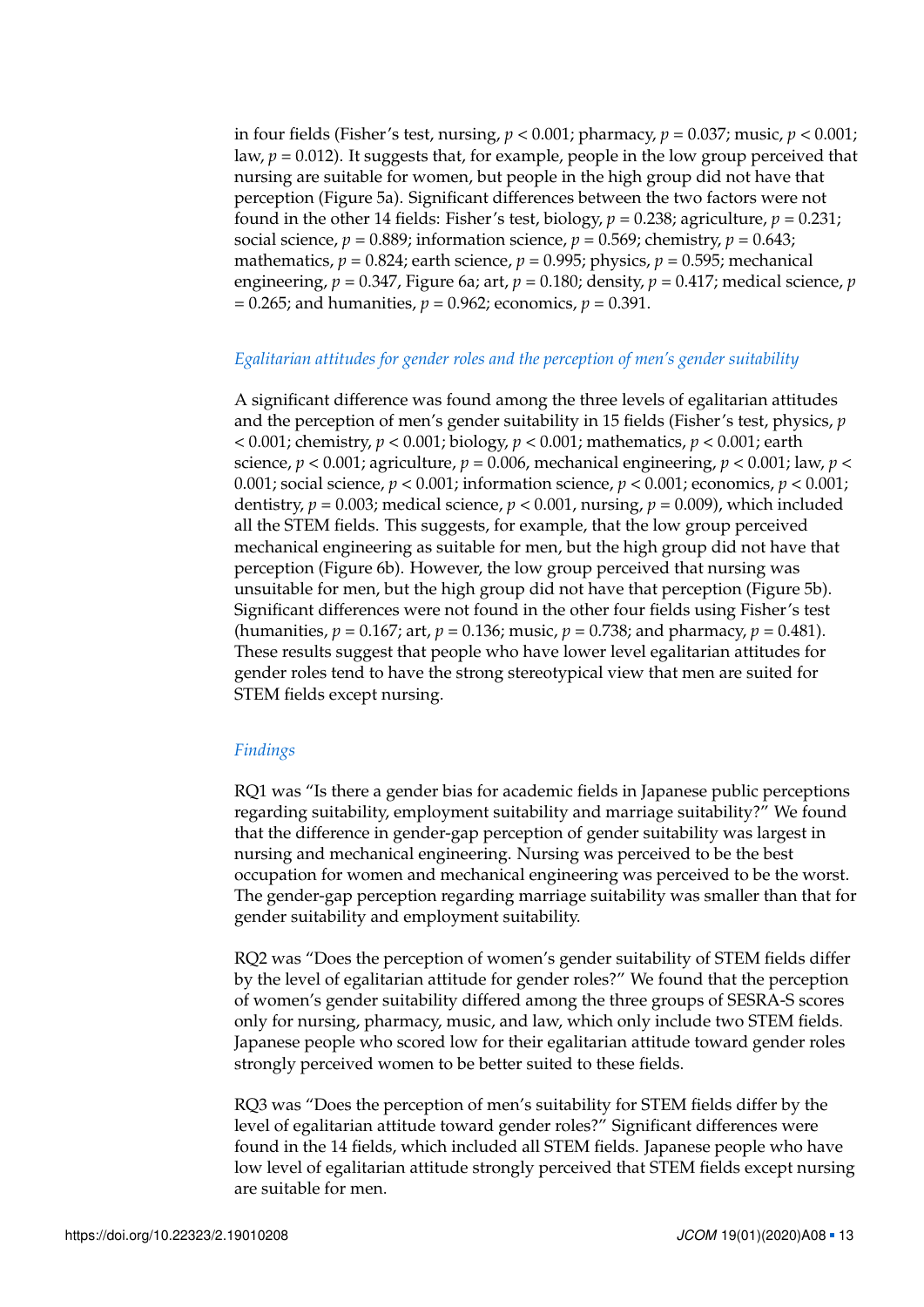(a) Do you think women are suited to nursing?



■Suitable **■Neutral □Unsuitable** 

<span id="page-13-0"></span>**Figure 5**. The relationship among the groups (low, moderate, high) and the level of agreement (suitable, neutral, unsuitable) in nursing. The low and moderate groups perceived nursing as suitable for women (a) and unsuitable for men (a). This graph shows the actual figures.

**Discussion** Our findings showed that perceptions for academic fields are still gender biased, although Japanese society is gradually changing. Some people still consider that STEM fields, except nursing, are suited to men, not to women. This perception has not been quantitatively measured in Japan. Proactive initiatives to change this stereotypical gender perception would be required to encourage girls to choose STEM fields.

> Mechanical engineering ranked as the field to which women were least suited (Figure [2a](#page-8-0)), but moderate in terms of employment suitability (Figure [3a](#page-9-0)). A survey conducted by the Ministry of Economy, Trade and Industry (METI) showed that there will be a shortage of engineers in mechanical engineering in the next five years [Ministry of Economy, Trade and Industry, [2018\]](#page-17-13). Therefore, companies in Japan are starting to hold events to actively attract female students. The government also supports this movement. The Gender Equality Bureau Cabinet Office has organized Rikō-challenge' that encourage girls to study the STEM fields.<sup>[6](#page-0-0)</sup> This campaign has held events, including visits to STEM companies, hands-on workshops, and symposia for junior and high school students. The Japan Science and Technology Agency (JST) has also offered financial support for science meetings and hands-on workshops for Japanese junior high school students.<sup>[7](#page-0-0)</sup>

<sup>&</sup>lt;sup>6</sup>'Rikō-challenge' (in Japanese), [http://www.gender.go.jp/c-challenge/.](http://www.gender.go.jp/c-challenge/)

 $^{7}$ Joshikōseino rikeishinrosentaku puroguramu (in Japanese) [A program to support high school girls to choose science courses]', [https://www.jst.go.jp/cpse/jyoshi/.](https://www.jst.go.jp/cpse/jyoshi/)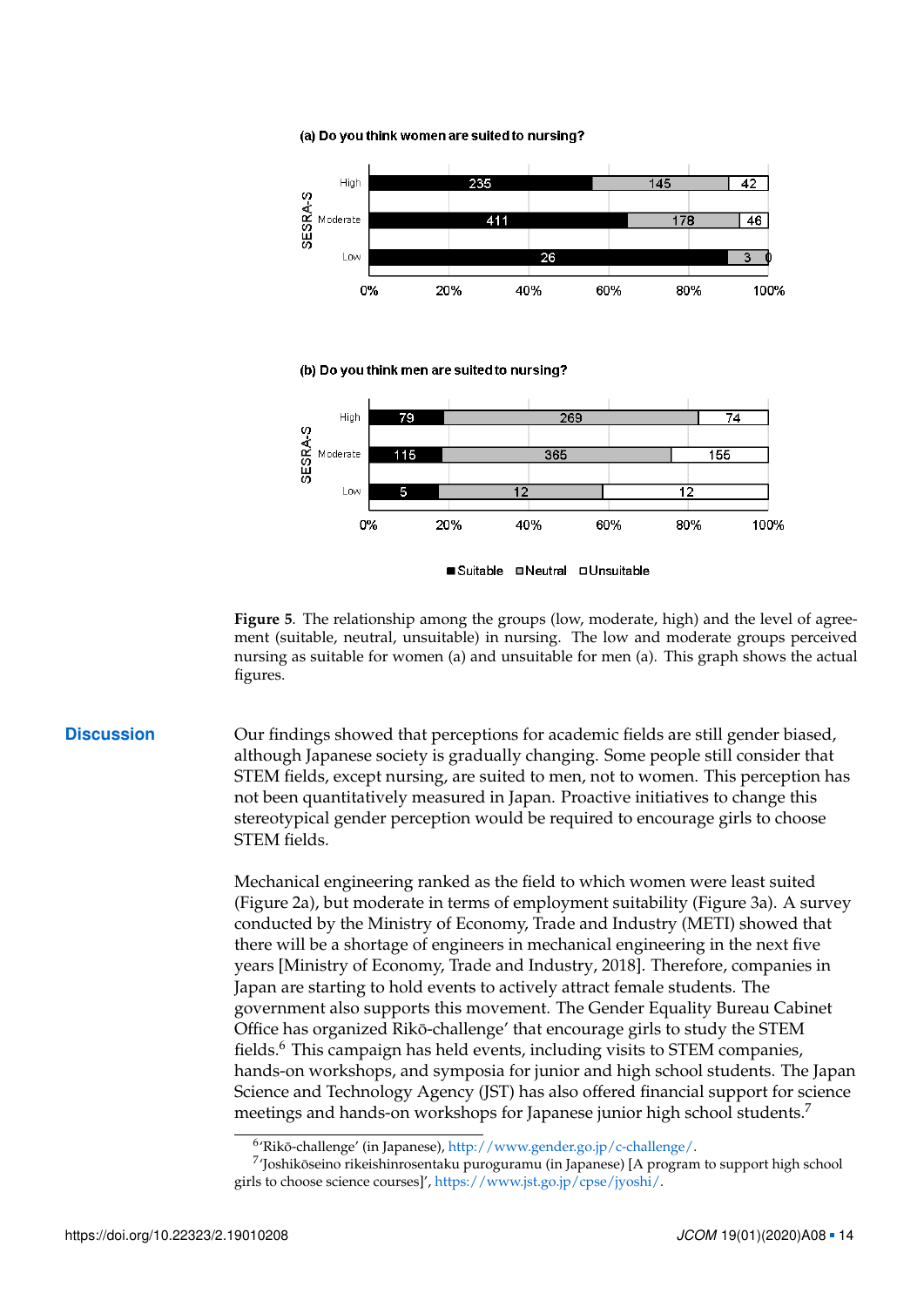(a) Do you think women are suited to mechanical engineering?



(b) Do you think men are suited to mechanical engineering?



<span id="page-14-0"></span>**Figure 6**. The relationship among the groups (low, moderate, high) and the level of agreement (suitable, neutral, unsuitable) in mechanical engineering. Low and moderate group perceived mechanical engineering as suitable for men (a), but this trend was not found in the high group (b). This graph shows the actual figures.

These campaigns should contribute to helping change the negative perceptions of engineering fields not only for students but also for the general public. However, the percentage of women in mechanical engineering has not increased significantly. Our results showed that stereotypical gender perception remains in mechanical engineering. Evidence-based initiatives to reduce the stereotypical gender perception would be required.

Regarding medical fields, general public perceptions of gender suitability and employment suitability are closely related in nursing, pharmacy, medical science, and dentistry, although some perceptions are also still gender biased, favoring nursing and pharmacy for women and medical science and dentistry for men. The proportion of female medical doctors has increased from 20 to 35 percent over the past 40 years.<sup>[8](#page-0-0)</sup> One newspaper article suggested that, due to stereotypical thinking and prejudices, some people thought that women were more likely to leave their jobs in order to raise children and that as doctors they were not as good as men.<sup>[9](#page-0-0)</sup> In addition, it was reported that there could be a public perception that medical care is a physically demanding job, $10$  to which men are better suited. Even

[https://www.mhlw.go.jp/file/05-Shingikai-10801000-Iseikyoku-Soumuka/0000069214.pdf.](https://www.mhlw.go.jp/file/05-Shingikai-10801000-Iseikyoku-Soumuka/0000069214.pdf)  $^{9}$ See details in the newspaper article, "Joshigenten sabetsuto henken tōkyoidai gōkakushano 3 warini yokusei" [Reduction point for women, discrimination and prejudice, Tokyo Medical

<sup>8</sup> 'Josei ishino nenji suii (in Japanese) [Annual trend of women doctors]',

University suppressed female successful applicants to 30 percent] (August 3, 2018), *Asahi Shimbun*.

 $10$ Various opinions by doctors were introduced in the article. See details in "Dō omoimasuka" (in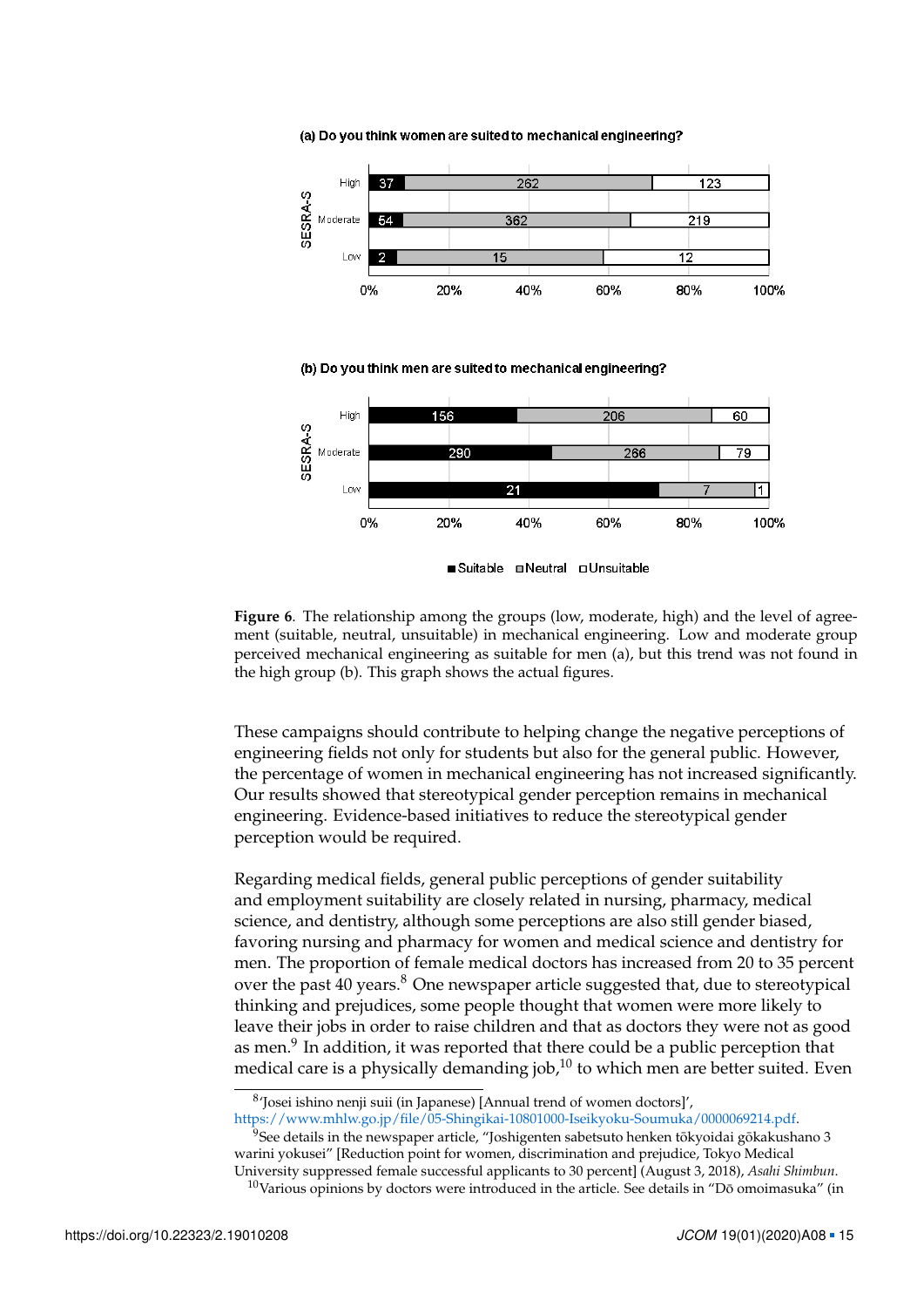though social attitudes are changing, the masculine image of medical doctors is still deeply rooted in Japanese society. Interestingly, medical science ranked the highest for men when looking at marriage suitability, but it ranked lowest for women (Figure [4a](#page-10-0), Figure [4b](#page-10-0)). This might be because the work environments for medical doctors are seen as highly demanding for both men and women, and due to greater expectations of women for childcare and housework, married women may be perceived as finding it difficult to maintain a good work-life balance and they could be forced to leave the medical professions. In contrast, music ranked highest for women in the marriage suitability category (Figure [4a](#page-10-0)), and it ranked lower for men.

Music also ranked lower for employment suitability for women. These results suggest that it does not matter, for marriage suitability, whether or not women are employed. Furthermore, the fields that women can be employed in, and where they can, perhaps, earn a high salary (e.g., medical science) are actually perceived to be disadvantageous for women for marriage suitability. This may be because of the idea that wives and mothers should stay at home. Overall, these results support previous studies that have shown that levels of educational attainment for Japanese women can be used to signify their social class and culture, in that way contributing to a better marriage. In contrast, academic credentials had value for entry into professions and jobs with high income for men [Amano, [1997\]](#page-17-14). Although the social situation in Japan is changing, gender-biased attitudes regarding marriage for women are still widely held today.

We also found that egalitarian attitudes toward gender roles (SESRA-S) had a strong effect on perceptions of women's gender suitability regarding nursing. People with low SESRA-S scores had particularly strong stereotypic perceptions that nursing was good for women (Figure [5\)](#page-13-0). Considering that nursing was perceived as good for women's gender suitability, being a nurse should also have been considered a good job for women. Caring fields, such as nursing, seems to be perceived as suitable for women. Although we did not directly investigate the public perception of specific jobs, nursing and medical science majors are both strongly connected to future careers, so there is likely to be a clear image in the public's mind of jobs involving hard work for both of these majors.

Additionally, most people were in the moderate group ( $n = 635$ ). The mindset of the moderate group could be expected to be more flexible than those in the low group, or leaning toward the views of people in the low group sometimes and toward people in the high group at other times. We consider that the prevailing social atmosphere in Japan is likely to be set through the awareness of the majority (i.e., the moderate group) and that in order to change stereotypical gender-biased perceptions in society as a whole, it would therefore be better to aim to change the attitudes of people with a moderate attitude towards gender roles. For example, providing opportunities for people in the moderate category to discuss gender issues with people in the high category would be one possible solution. Just showing people in the moderate category data illustrating the current gender-biased situation in Japanese academic institutions, including this paper, could make them more aware of the problem and could possibly persuade some of them to change their attitude. Also, regarding the reason why we collected fewer responses from people in the low group, there is a possibility that the low group includes more people who do not use the Internet compared with the moderate

Japanese) [What do you think?] (August 29, 2018), *Asahi Shimbun*.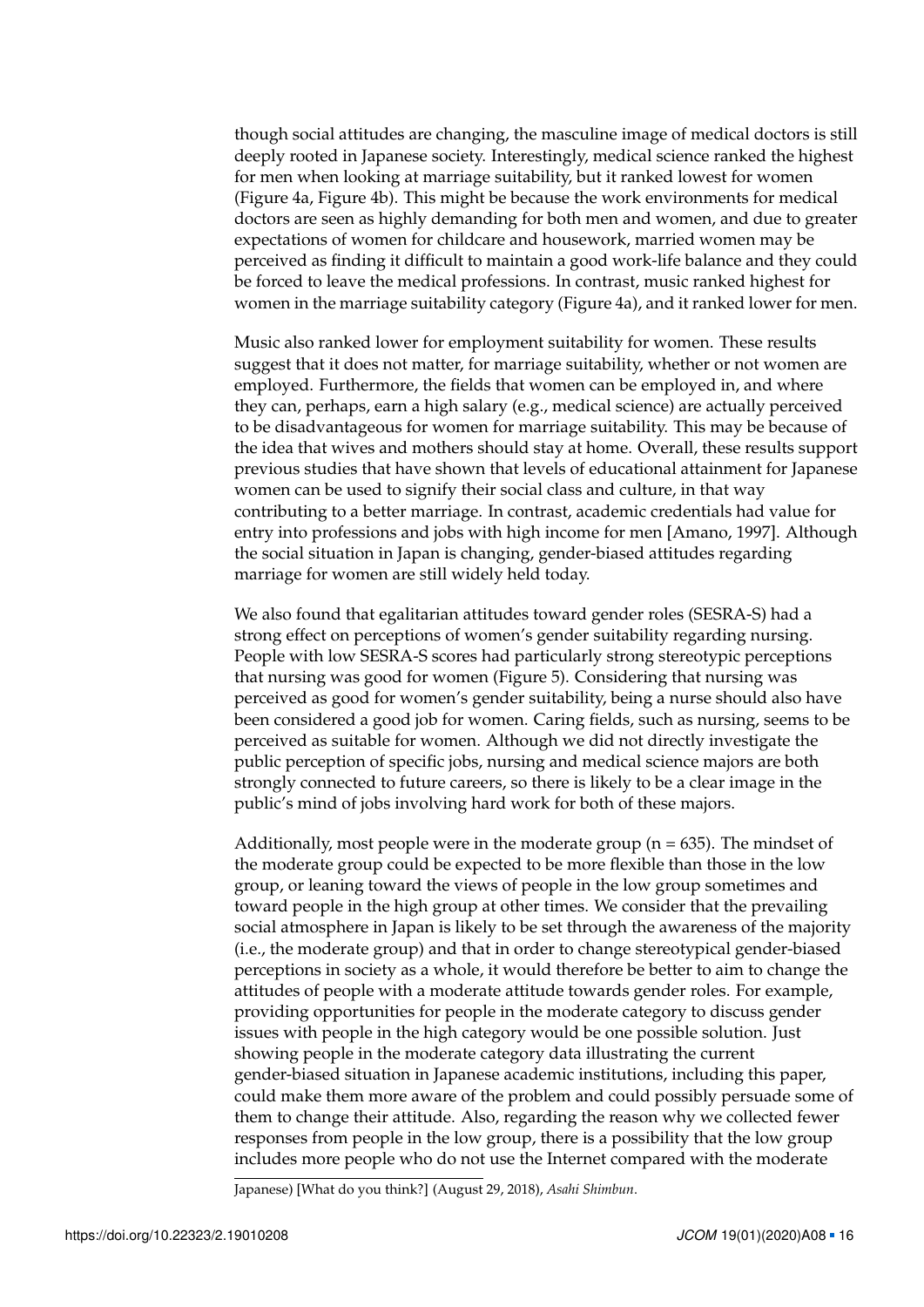and high groups, although the relationship between the level of the egalitarian attitudes and Internet use was not examined.

In this study, survey participants were limited to those who could use the Internet, as we collected their responses online. Participants who had graduated from university or graduate university were  $43.28$  percent (n = 470) of those who had received some level of higher education. This percentage was larger than the average for Japanese people overall. In a 2010 survey based on Japan's national census data, the number of people aged 20–69 and who had graduated from university or graduate university was 16,445,824, or 23.46 percent of all Japanese people who had received an education [Statistics of Japan, [2020b\]](#page-18-9). If we had targeted all Japanese people (not just those who could use the Internet), the average level of educational attainment would have been lower than reflected in this study. Suzuki [\[1994\]](#page-18-5) showed that as SESRA-S scores rose, so too did the level of educational attainment. Thus, the average SESRA-S score for Japanese people, as a whole, could be expected to be lower than that shown in this study, in which case the actual level of gender-biased perception could have been even higher. If this is true, our findings regarding gender-biased perceptions of nursing and mechanical engineering could have an even bigger impact on Japanese society than expected.

We consider that it will take a long time to change established public perceptions of gender suitability in Japan. However, the social situation in Japan is changing faster than ever. Recently, many Japanese have learned about other countries' situations through the Internet and social media. Some social movements (for example, the Me Too movement) are spreading among the Japanese. Some people have started to doubt established views of gender roles. Therefore, in the future our work will include longitudinal studies focusing on how public perceptions are changing.

## *Conclusion*

In this study, we investigated the general public's perception of 18 different academic fields in Japan. We found gender-gap perceptions for gender suitability, employment suitability, and marriage suitability. In particular, nursing was perceived to be a good occupation for women, while mechanical engineering was not. These opinions were partly expressed strongly by people who had biased attitudes to gender roles. Our data showed that there are still some people with the stereotypic view that science is good for men, but not for women.

**Acknowledgments** This work was supported by a Japan Science and Technology Agency (JST)-RISTEX (Research Institute of Science and Technology for Society) research program (number 1005740) and the World Premier International Research Center Initiative (WPI), MEXT, Japan.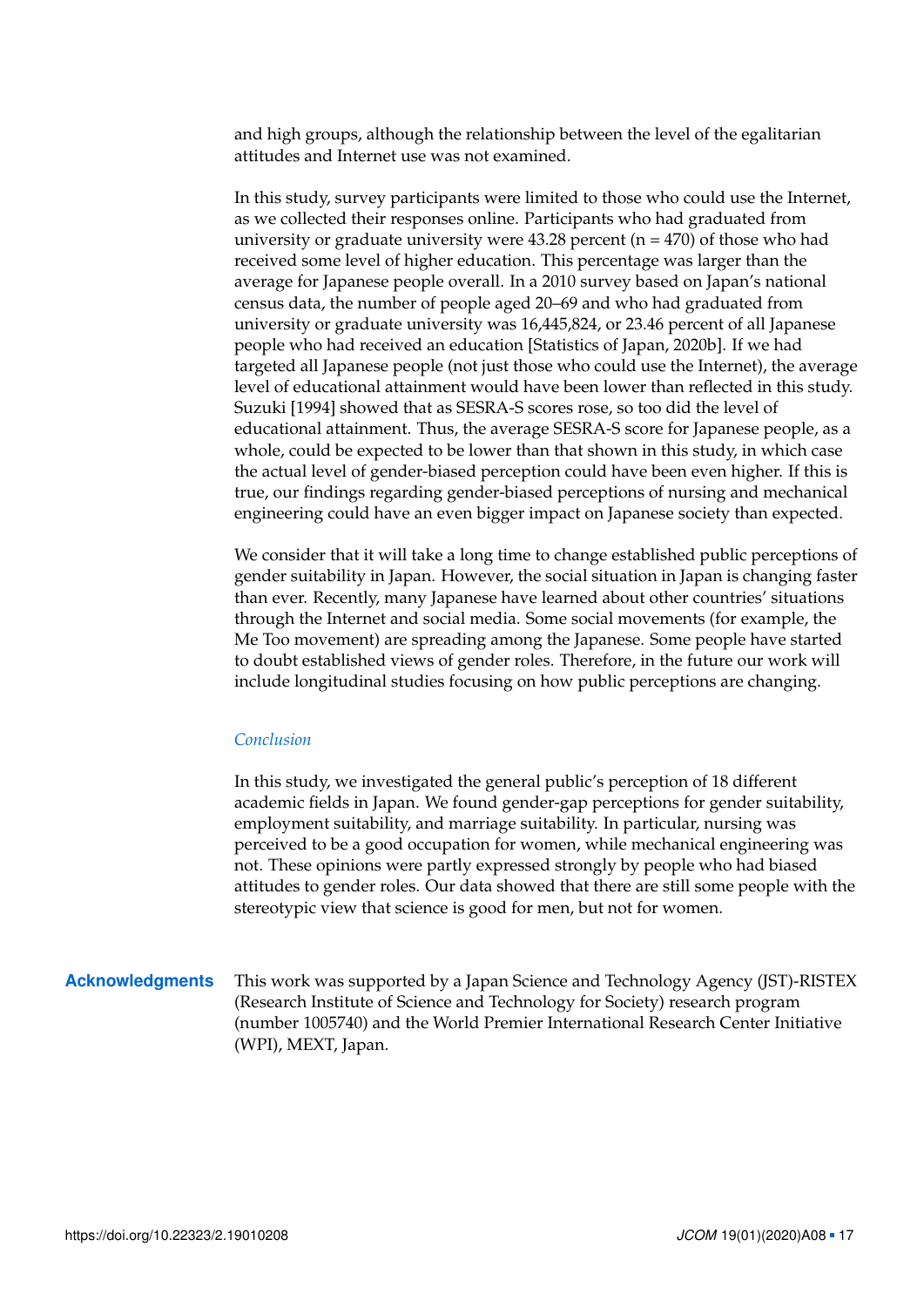- <span id="page-17-14"></span><span id="page-17-13"></span><span id="page-17-12"></span><span id="page-17-11"></span><span id="page-17-9"></span><span id="page-17-5"></span><span id="page-17-3"></span><span id="page-17-2"></span>**References** Adachi, T. (2014). 'Occupational gender stereotypes among university students: their relationships with self-efficacy and gender role attitudes'. *Japanese Association of Industrial/Organizational Psychology Journal* 27 (2), pp. 87–100. URL: <http://www.jaiop.jp/en/journal/429.html>.
	- Amano, M. (1997). 'Women in higher education'. *Higher Education* 34 (2), pp. 215–235. <https://doi.org/10.1023/A:1003051803994>.
	- Bleeker, M. M. and Jacobs, J. E. (2004). 'Achievement in math and science: do mothers' beliefs matter 12 years later?' *Journal of Educational Psychology* 96 (1), pp. 97–109. <https://doi.org/10.1037/0022-0663.96.1.97>.
	- Center for Promotion of Science Education, Japan Science and Technology Agency (2010). Heisei 20 nendo kōtogakkō rikakyōin jittaichōsa hōkokusho (in Japanese). [The future of high school science education]. URL: [http://www.jst](http://www.jst.go.jp/cpse/risushien/highschool/cpse_report_009.pdf) [.go.jp/cpse/risushien/highschool/cpse\\_report\\_009.pdf](http://www.jst.go.jp/cpse/risushien/highschool/cpse_report_009.pdf).
	- Cheryan, S., Ziegler, S. A., Montoya, A. K. and Jiang, L. (2017). 'Why are some STEM fields more gender balanced than others?' *Psychological Bulletin* 143 (1), pp. 1–35. <https://doi.org/10.1037/bul0000052>.
	- Gender Equality Bureau Cabinet Office (2018). *Annual report on the state of the formation of a gender equal society 2018 (in Japanese)*. URL: [http://www.gender.go](http://www.gender.go.jp/about_danjo/whitepaper/h30/gaiyou/html/honpen/b1_s03.html) [.jp/about\\_danjo/whitepaper/h30/gaiyou/html/honpen/b1\\_s03.html](http://www.gender.go.jp/about_danjo/whitepaper/h30/gaiyou/html/honpen/b1_s03.html).
	- Gonzalez, H. B. and Kuenzi, J. J. (2012). *Science, Technology, Engineering and Mathematics (STEM) education: a primer*. SRS report for congress R42642. U.S.A. URL: <https://fas.org/sgp/crs/misc/R42642.pdf>.
	- Ministry of Economy, Trade and Industry (2018). *Rikokeijinzai kyokyū ni kansuru chōsa kekka wo torimatomemashita (in Japanese)*. [Survey results on the supply and demand situation of science and technology personnel]. URL: [https://www.met](https://www.meti.go.jp/press/2018/04/20180420005/20180420005.html) [i.go.jp/press/2018/04/20180420005/20180420005.html](https://www.meti.go.jp/press/2018/04/20180420005/20180420005.html).
	- Ministry of Education, Culture, Sports, Science and Technology (2016). *Rika ni kansuru shiryō (in Japanese)*. [A document about science education]. Japan. URL: [http://www.mext.go.jp/b\\_menu/shingi/chukyo/chukyo3/060/siryo](http://www.mext.go.jp/b_menu/shingi/chukyo/chukyo3/060/siryo/__icsFiles/afieldfile/2016/05/12/1370460_8.pdf) [/\\_\\_icsFiles/afieldfile/2016/05/12/1370460\\_8.pdf](http://www.mext.go.jp/b_menu/shingi/chukyo/chukyo3/060/siryo/__icsFiles/afieldfile/2016/05/12/1370460_8.pdf).
	- Ministry of Health, Labor and Welfare (2018). Heisei 29 nenban kōseirōdohakusyo (in Japanese). [Annual health, labour and welfare report 2017]. Japan. URL: <https://www.mhlw.go.jp/wp/hakusyo/kousei/17/dl/all.pdf>.
	- Ogawa, M., Frehill, L. M. and Huyer, S. (2012). 'Historical perspectives on women in chemistry, computer science and mathematics'. In: Blueprint for the future: framing the issues of women in science in a global context. Summary of a workshop. Washington, DC, U.S.A.: National Academies Press, pp. 73–76. URL: <https://www.nap.edu/read/13306/chapter/1>.
	- Organisation for Economic Cooperation and Development (2015). Education at a glance 2015: OECD indicators. Paris, France: OECD Publishing. <https://doi.org/10.1787/eag-2015-en>.
	- Sax, L. J., Lehman, K. J., Barthelemy, R. S. and Lim, G. (2016). 'Women in physics: a comparison to science, technology, engineering and math education over four decades'. *Physical Review Physics Education Research* 12 (2), p. 020108. <https://doi.org/10.1103/physrevphyseducres.12.020108>.
	- Schiebinger, L. (1999). Has feminism change science? Boston, MA, U.S.A.: Harvard University Press.
	- Science Council of Japan (2016). *Korekarano rikakyōikuno arikata (in Japanese)*. [The future of high school science education].

<span id="page-17-10"></span><span id="page-17-8"></span><span id="page-17-7"></span><span id="page-17-6"></span><span id="page-17-4"></span><span id="page-17-1"></span><span id="page-17-0"></span>URL: <http://www.scj.go.jp/ja/info/kohyo/pdf/kohyo-23-t224-1.pdf>.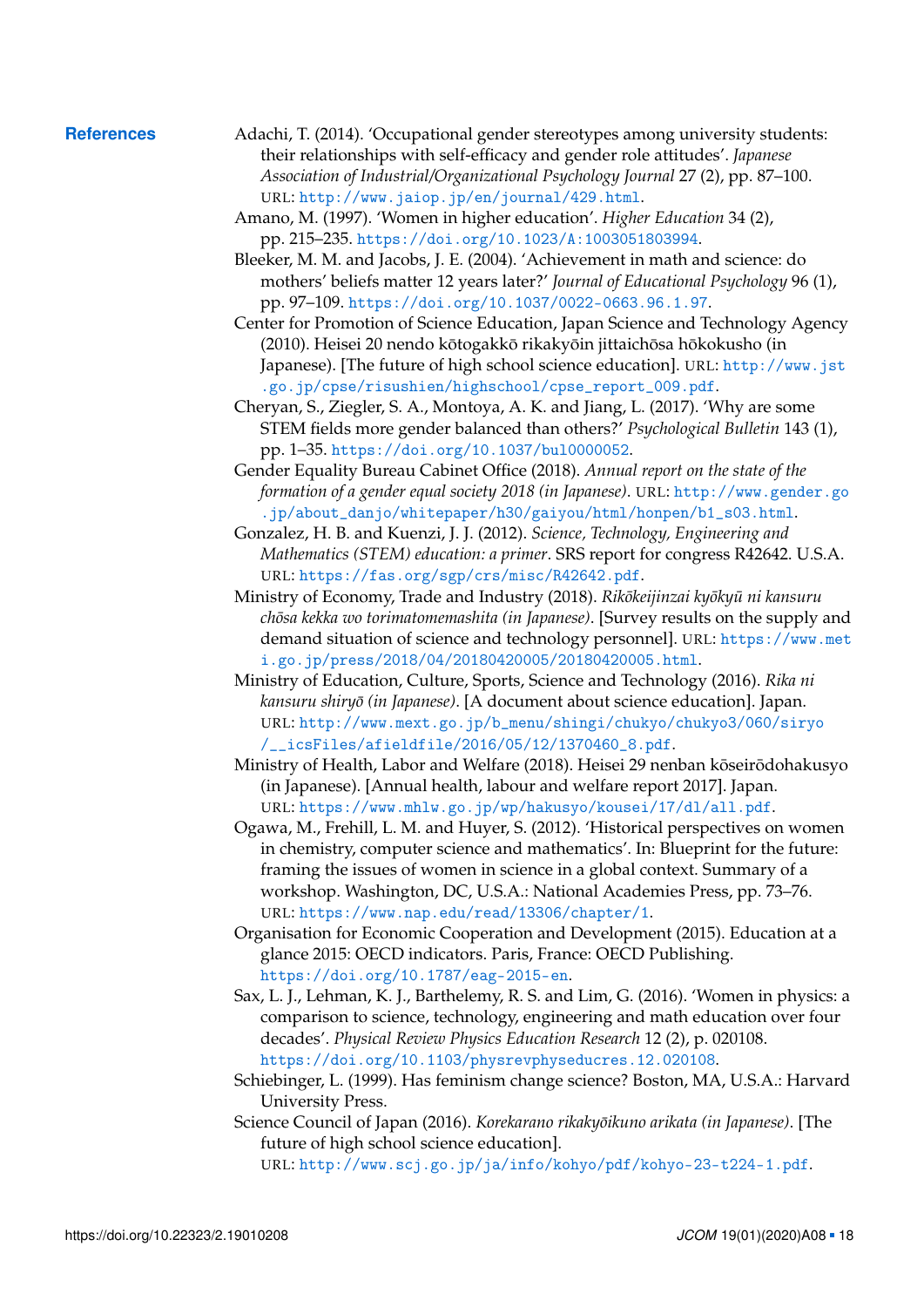- <span id="page-18-1"></span>Spencer, S. J., Logel, C. and Davies, P. G. (2016). 'Stereotype threat'. *Annual Review of Psychology* 67 (1), pp. 415–437. <https://doi.org/10.1146/annurev-psych-073115-103235>.
- <span id="page-18-0"></span>Spencer, S. J., Steele, C. M. and Quinn, D. M. (1999). 'Stereotype threat and women's math performance'. *Journal of Experimental Social Psychology* 35 (1), pp. 4–28. <https://doi.org/10.1006/jesp.1998.1373>.
- <span id="page-18-3"></span>Statistics of Japan (2020a). *Gakkō Kihon Chōsa*. [School basic survey]. URL: [https://www.e-stat.go.jp/stat-search/database?page=1&toukei=004](https://www.e-stat.go.jp/stat-search/database?page=1&toukei=00400001&tstat=000001011528) [00001&tstat=000001011528](https://www.e-stat.go.jp/stat-search/database?page=1&toukei=00400001&tstat=000001011528).
- <span id="page-18-9"></span>— (2020b). *Kokuzei chosa ¯* . [Census]. URL: [https://www.e-stat.go.jp/stat-search](https://www.e-stat.go.jp/stat-search/files?page=1&layout=datalist&toukei=00200521&tstat=000001039448&cycle=0&tclass1=000001047544&tclass2=000001050184) [/files?page=1&layout=datalist&toukei=00200521&tstat=000001039448&cyc](https://www.e-stat.go.jp/stat-search/files?page=1&layout=datalist&toukei=00200521&tstat=000001039448&cycle=0&tclass1=000001047544&tclass2=000001050184) [le=0&tclass1=000001047544&tclass2=000001050184](https://www.e-stat.go.jp/stat-search/files?page=1&layout=datalist&toukei=00200521&tstat=000001039448&cycle=0&tclass1=000001047544&tclass2=000001050184).
- <span id="page-18-8"></span>Suzuki, A. (1991). 'Egalitarian sex role attitudes: reliability and validity of SESRA (english form) and comparison of American and Japanese women'. *Research in Social Psychology* 6 (2), pp. 80–87. <https://doi.org/10.14966/jssp.KJ00003725131>.
- <span id="page-18-5"></span>Suzuki, A. (1994). 'Construction of a short-form of the scale of egalitarian sex role attitudes (SESRA-S)'. *The Japanese journal of psychology* 65 (1), pp. 34–41. <https://doi.org/10.4992/jjpsy.65.34>.
- <span id="page-18-4"></span>Ueno, C. (2018). Onna girai: Nippon no Misojinī (in Japanese). [Women hating]. Tokyo, Japan: Asahi Shimbun Publications Inc.
- <span id="page-18-6"></span>Ui, M. (2001). 'Jenda Seiyakuwari (in Japanese)'. [Gender and gender roles]. In: Shinri Sokutei Syakudoshu II. [Psychometric Scale Collection II]. Ed. by H. Hori and M. Yamamoto. Tokyo, Japan: SAIENSU-SHA Co. Ltd.
- <span id="page-18-7"></span>Uji, M., Shono, M., Shikai, N., Hiramura, H. and Kitamura, T. (2006). 'Egalitarian sex role attitudes among Japanese human service professionals: confirmatory factor analytic study'. *Psychiatry and Clinical Neurosciences* 60 (3), pp. 296–302. <https://doi.org/10.1111/j.1440-1819.2006.01505.x>.
- <span id="page-18-2"></span>World Economic Forum (2018). *The global gender gap report 2018*. URL: [https://www](https://www.weforum.org/events/world-economic-forum-annual-meeting) [.weforum.org/events/world-economic-forum-annual-meeting](https://www.weforum.org/events/world-economic-forum-annual-meeting).
- **Authors** Yuko Ikkatai is a project researcher at the Kavli Institute for the Physics and Mathematics of the Universe, the University of Tokyo. Her research interests are science communication, citizen science and animal psychology. E-mail: [y.ikkatai@gmail.com.](mailto:y.ikkatai@gmail.com)

Azusa Minamizaki is a researcher at Kobayashi-Maskawa Institute for the Origin of Particles and the Universe, Nagoya University. Her research interests are science communication in physics, astronomy and big science. E-mail: [minamizaki@kmi.nagoya-u.ac.jp.](mailto:minamizaki@kmi.nagoya-u.ac.jp)

Kei Kano, PhD, is an associate professor at the Science Communication Laboratory, Graduate School of Education, Shiga University, Japan. He has worked widely in science communication or public engagement for grade school students, adults, and early-career scientists. Dr. Kano is interested in inclusiveness of science communication or public engagement activities. E-mail: [kkano@edu.shiga-u.ac.jp.](mailto:kkano@edu.shiga-u.ac.jp)

Atsushi Inoue is a researcher at Nippon Institute for Research Advancement. His research interests are economics of education, education policy. E-mail: [ainoue@nira.or.jp.](mailto:ainoue@nira.or.jp)